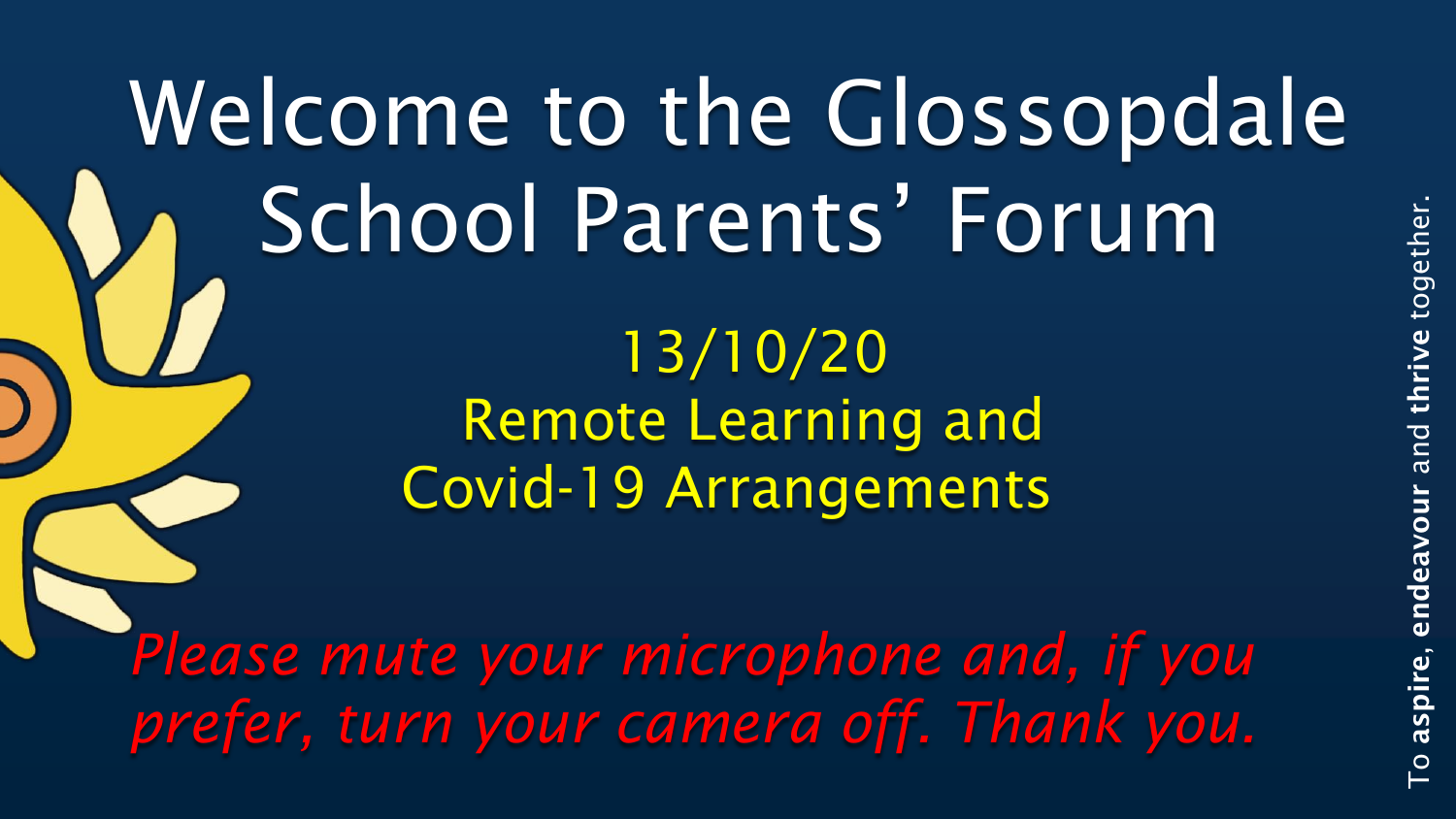

## Contents

- 1. Welcome and introductions
- 2. Parents' Forum Terms of Reference
- 3. Arrangements for Remote Learning
- 4. Response to submitted questions 5. Close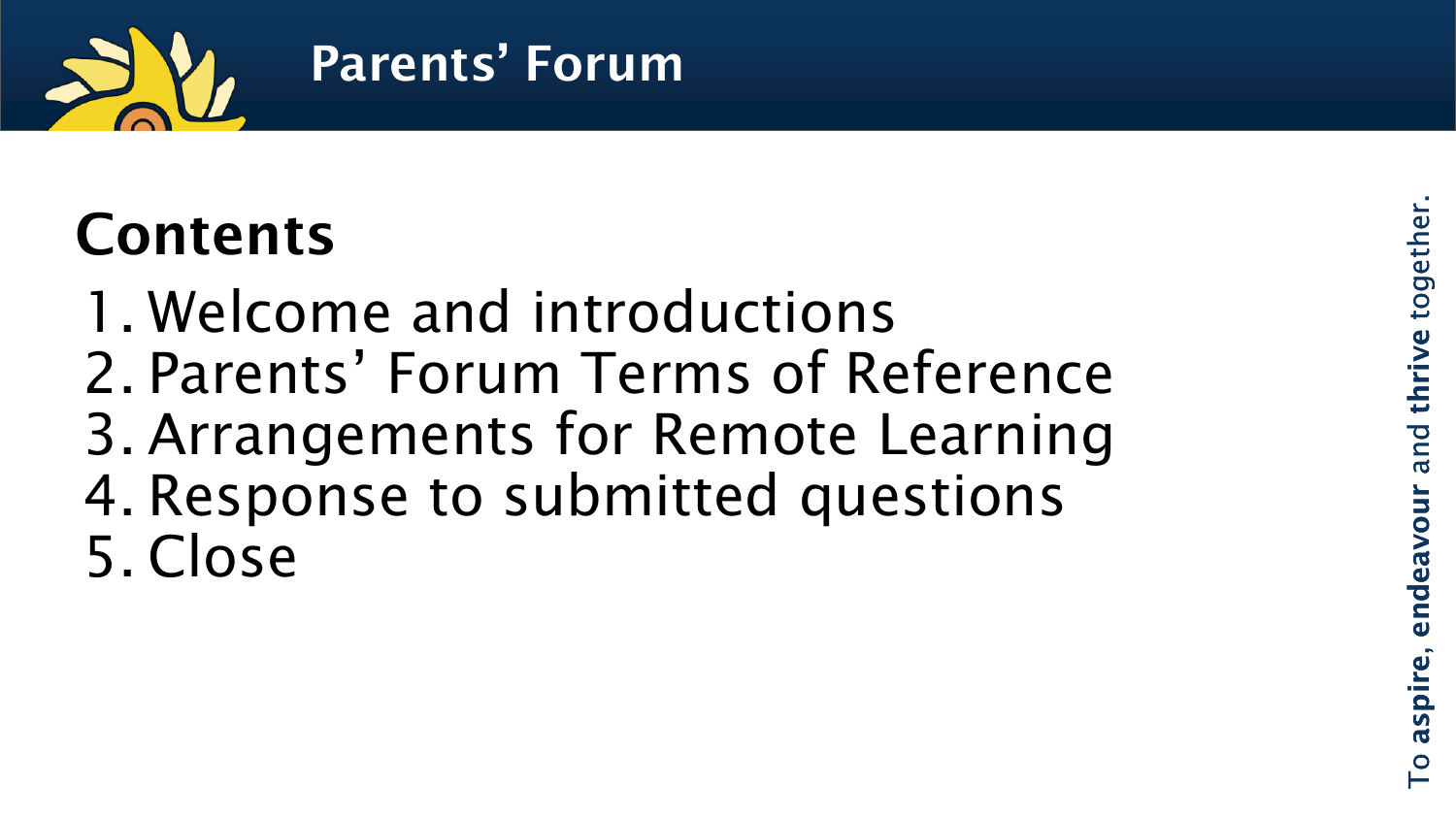

- A Parent Forum is a body of parents and carers, which represents parents and carers and provides a forum for them to put forward their views to the Headteacher and Senior Leadership Team
- The Parent Forum is representative of all parents and carers in the school community and is an inclusive and accessible way to involve parents and carers in decisions about the School
- It is a forum through which parents and carers can be consulted, learn more about the School and how they can be involved in it, be provided with information and encouraged to network with other parents and carers
- Involvement in the Parent Forum is less formal and requires a lesser commitment than being a member of the Governing Body, whilst enabling parents and carers to make a real contribution to the School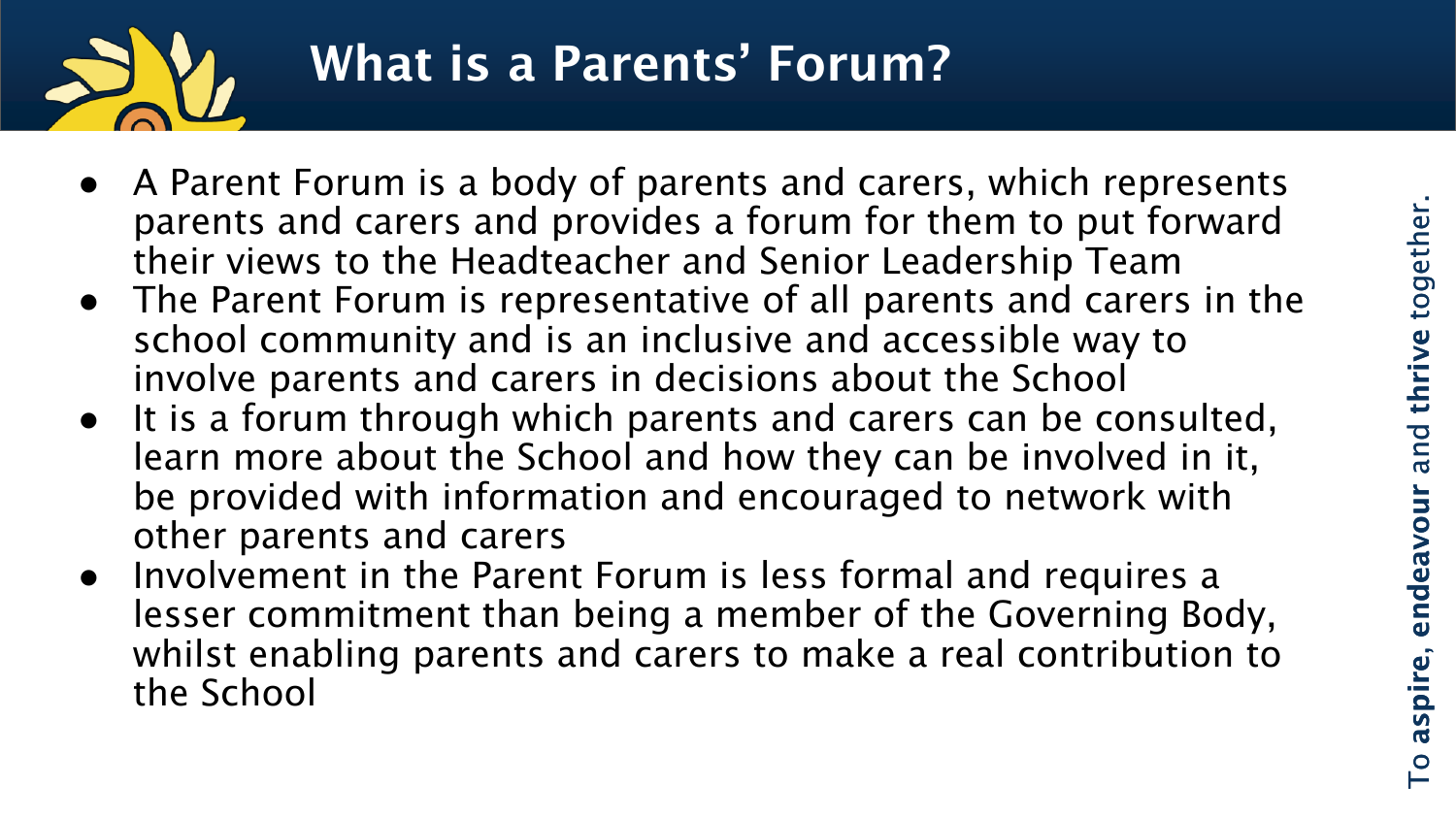

- To enable the school to consult with a representation of the parent body on issues pertinent to the school and gather invaluable feedback from the parents that can be used for our continuous improvement
- Enhance communication with and between all members of the school community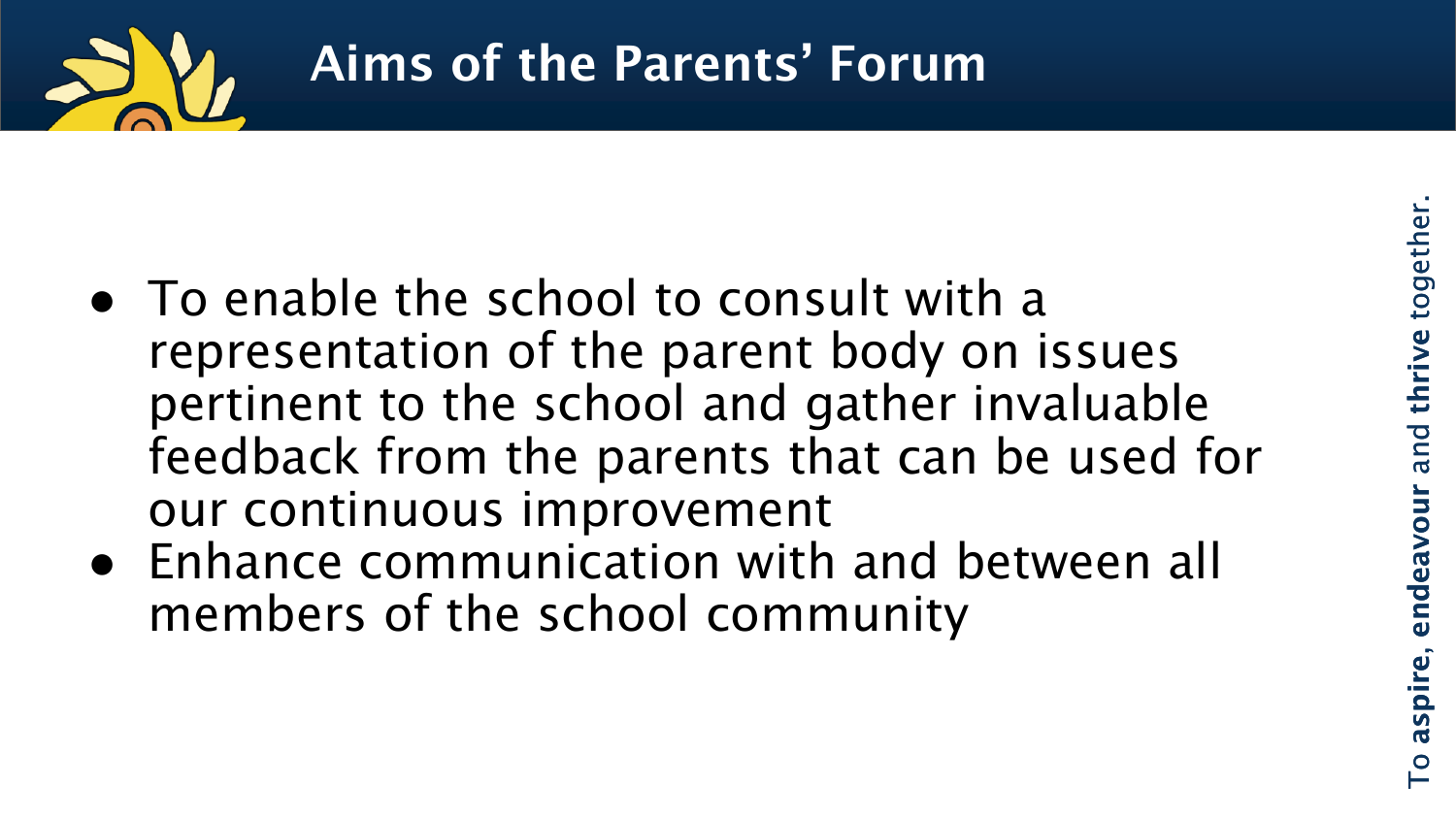

- The Governing Body remains the decision-maker and provides the strategic leadership for the School
- The Parent Forum has a consultative and advisory role; it is a means to strengthen the voice of parents and carers and to enable them to express their opinions and influence decisions
- The Parent Forum gives parents and carers a route to express their opinions and ideas and the School and the Governing Body, a means to sound out parents' and carers' views on decisions about the strategic direction of the School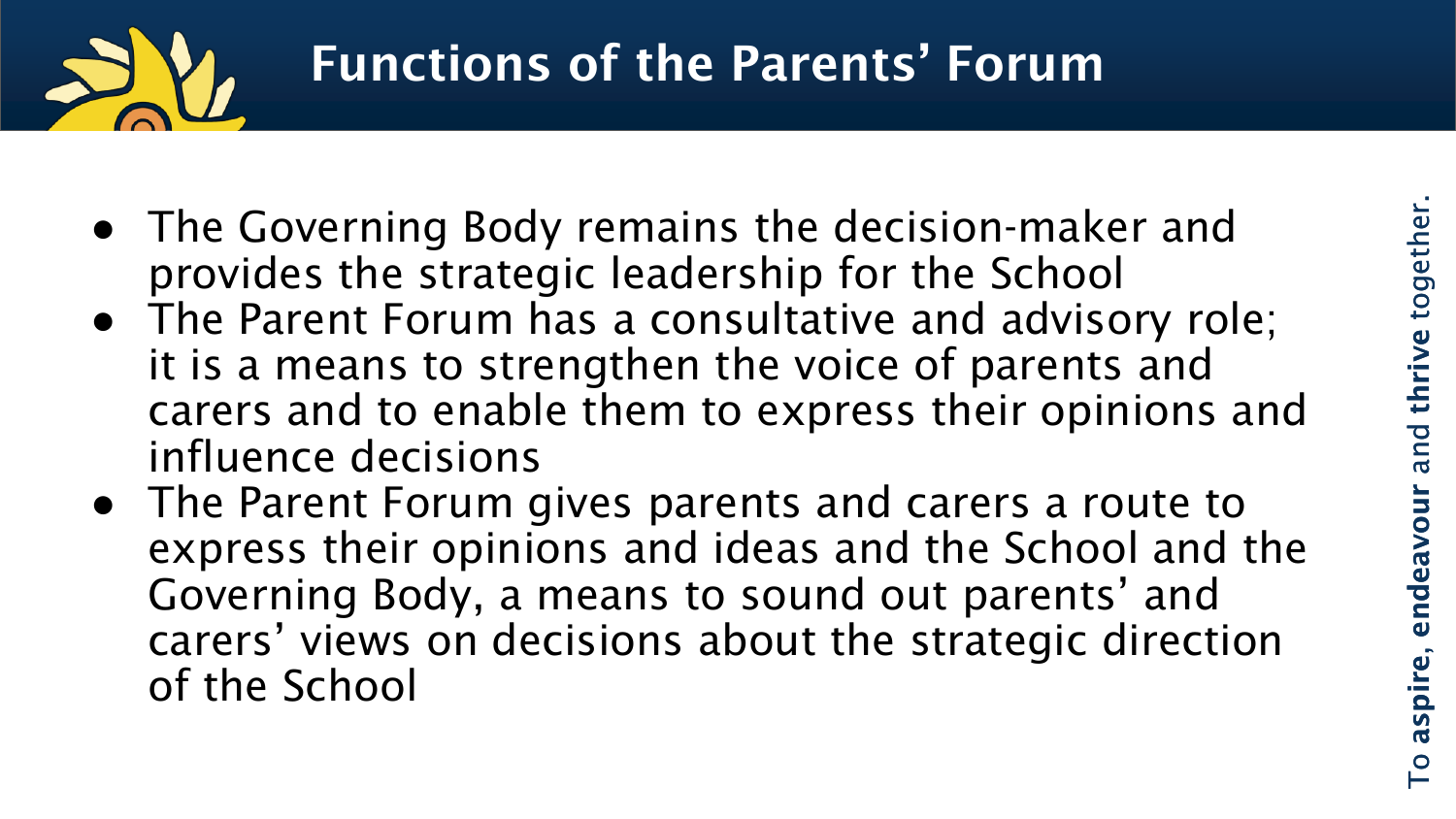

## Protocols of the Parents' Forum

- Agenda items should be tabled before the forum the agenda for each meeting will be published on the school's website.
- Parents & carers will be asked to register their interest in attending the next forum via Google Form
- Please note that all issues, whether you raise them yourself or on behalf of other parents/carers, should be general issues, not related to a specific child, teacher or incident.
- If you have specific concerns about your child your first point of contact should always be their Form Tutor/ Progress Leader or the Faculty Team Leader/Subject Leader.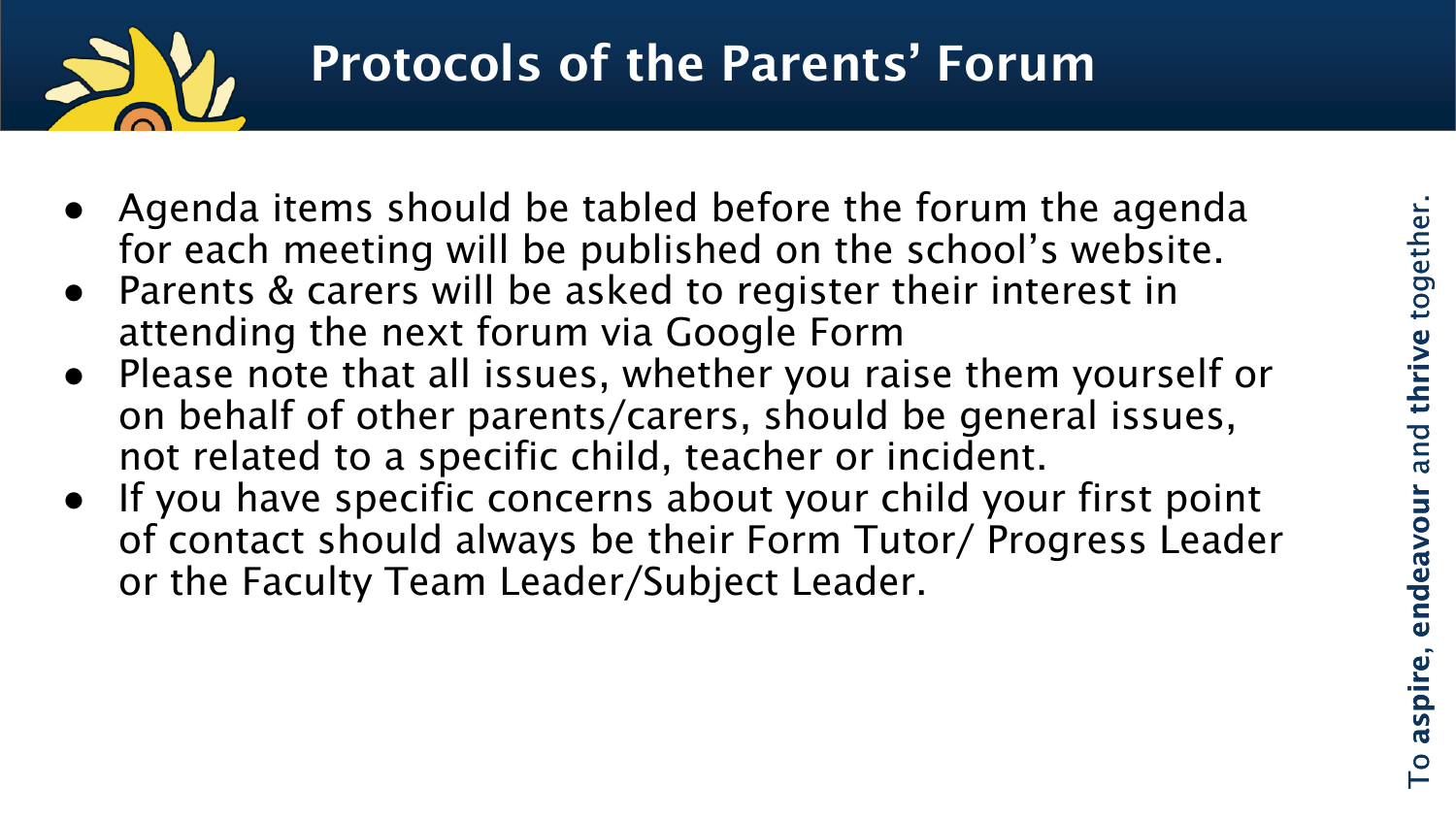

## Matters Arising 8.7.20

- Communication of plan for phased return and year group bubbles from September 2020
- Induction plans for Years 7-13
- Update on developments to and plans for remote learning
- Information on benchmarking assessment process
- How we will address gaps in knowledge/skills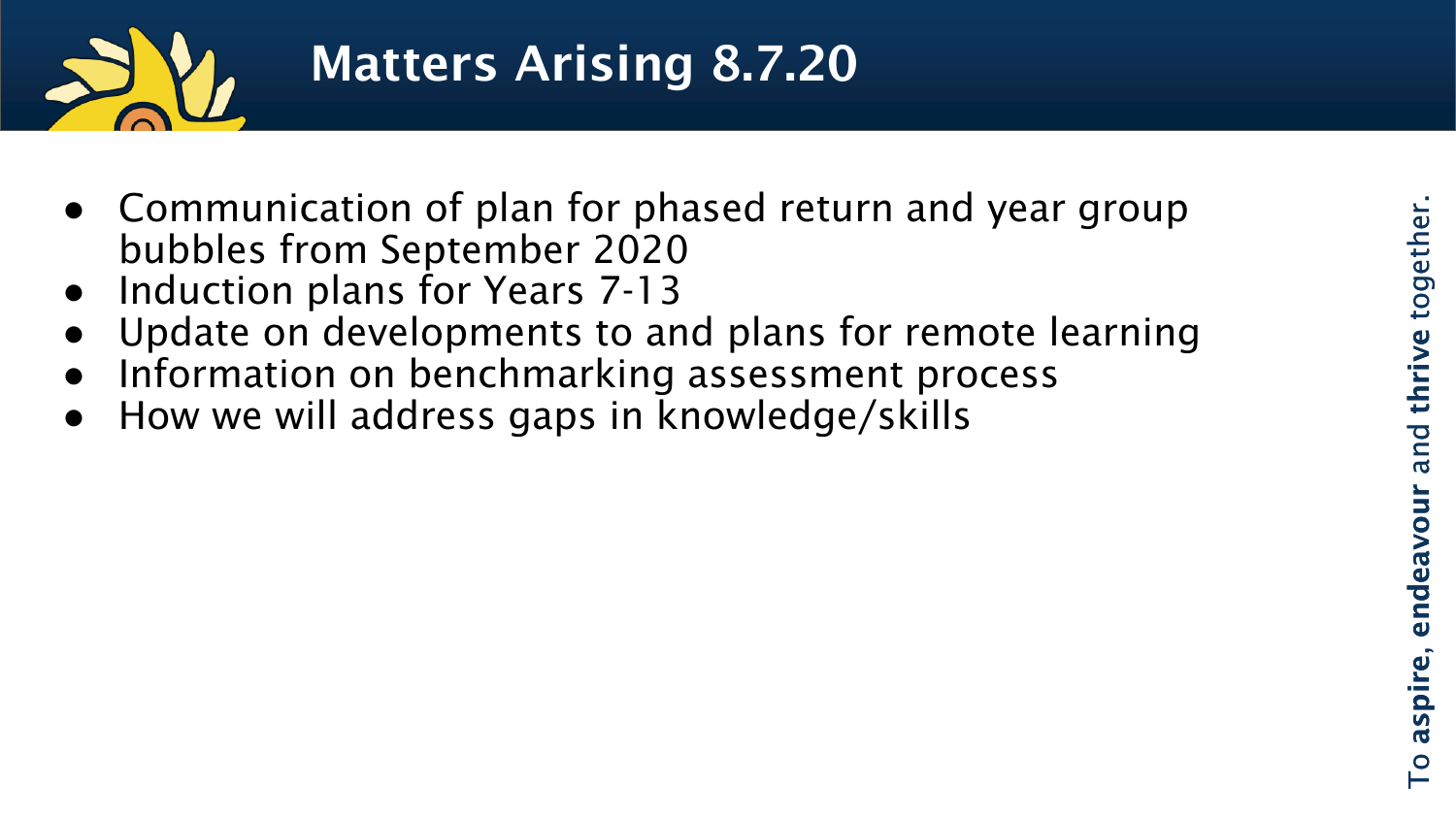# Remote Learning Arrangements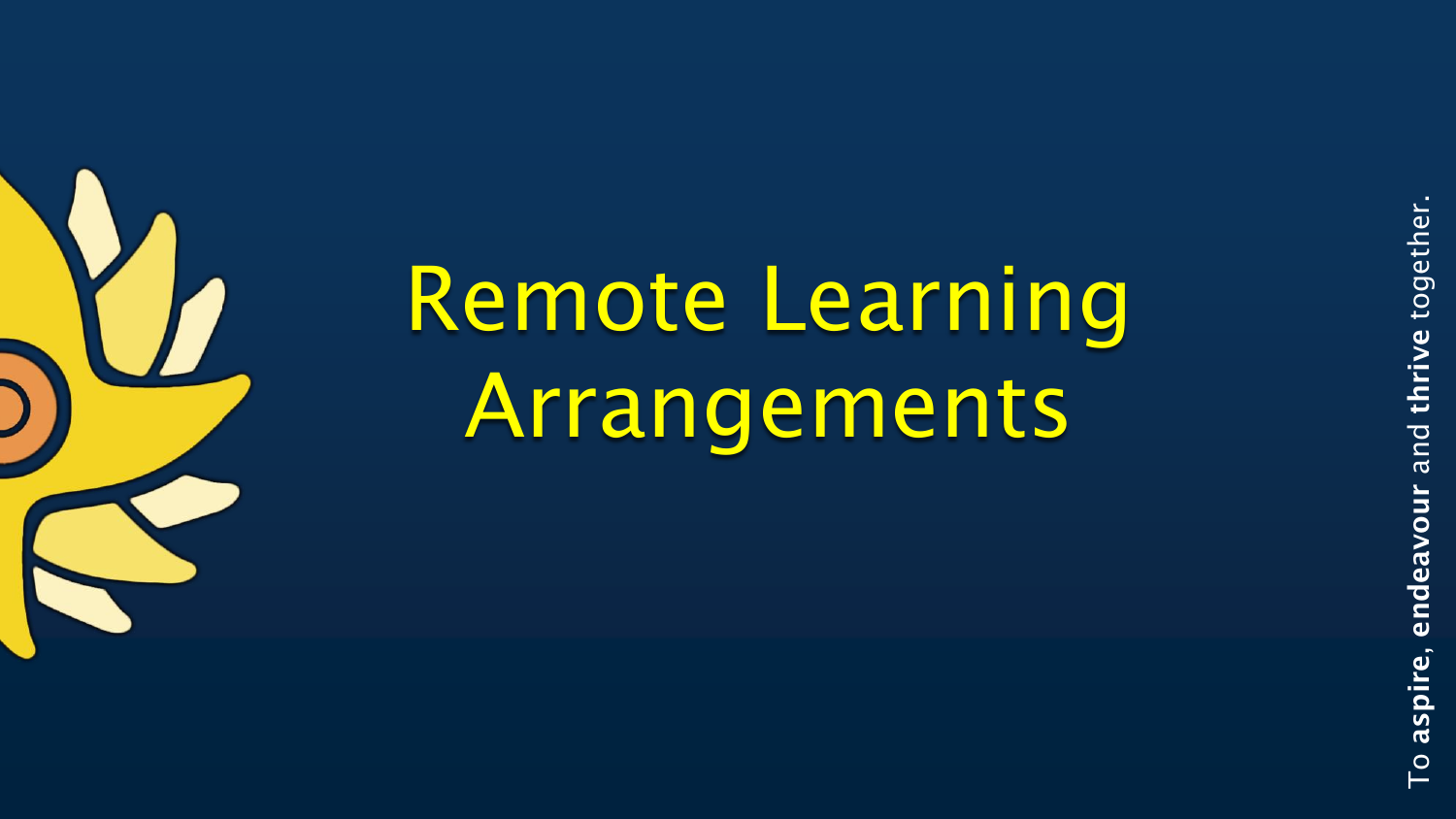

- 1. Setting work
- 2. Delivery of lessons
- 3. Marking and feedback
- 4. Communication with students and parents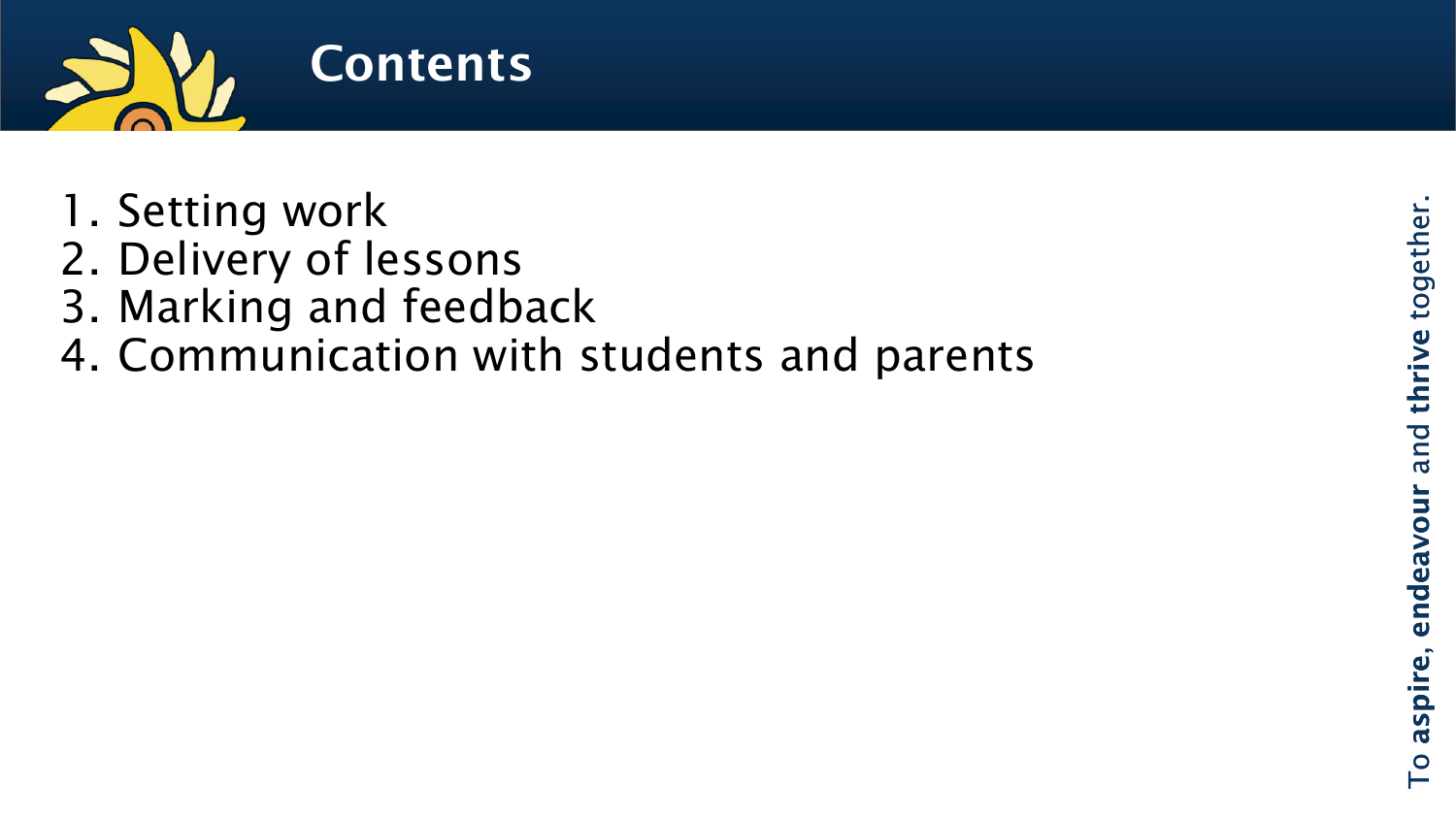

- All work uploaded onto Google Classroom on a weekly basis
- This can be scheduled for the day of the usual lesson and a deadline provided
- Students will also receive paper booklets for most subjects
- These will be posted/delivered this week
- Year groups have collated lists of students who require hard copies only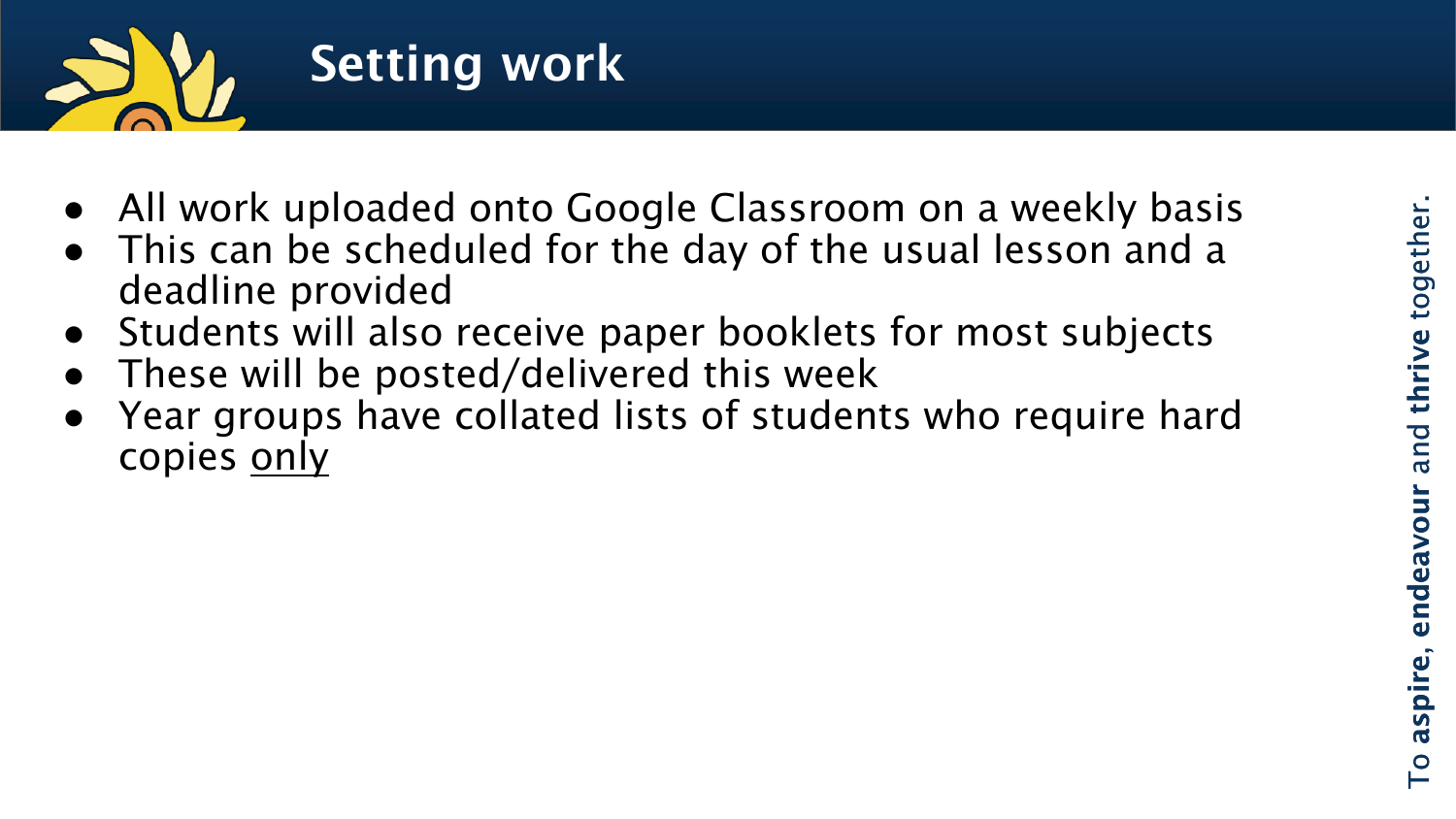

- Video/audio pre-recorded lessons in all subjects
- In addition to PowerPoint/worksheets

### EEF guidance:

- Teaching quality is more important than how lessons are delivered
- Evidence shows little difference in impact
- Need to ensure parity of curriculum
- Pace and flexibility of asynchronous lessons makes them effective for learners in different contexts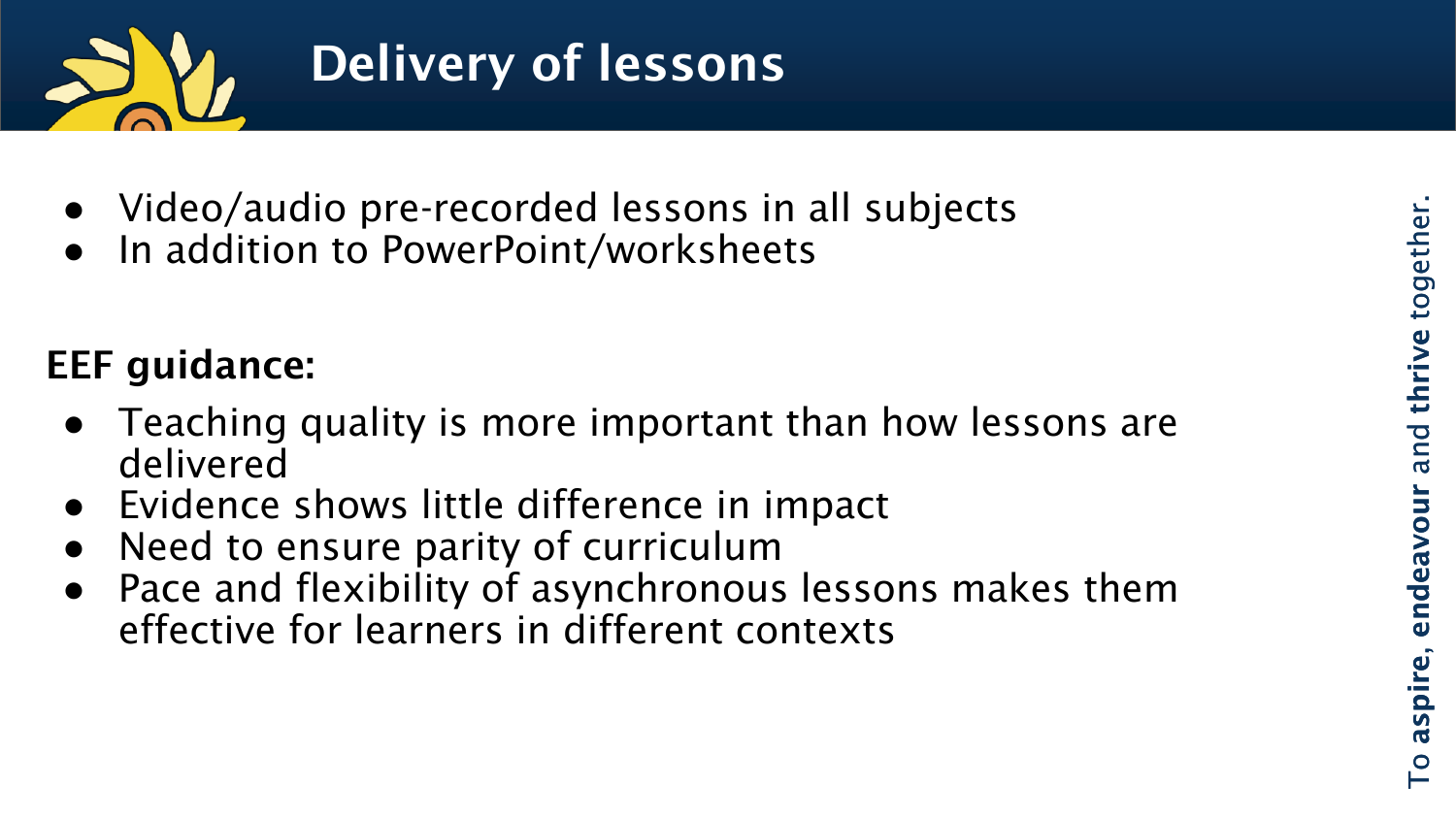

- Quality explanation
- Scaffolding
- Feedback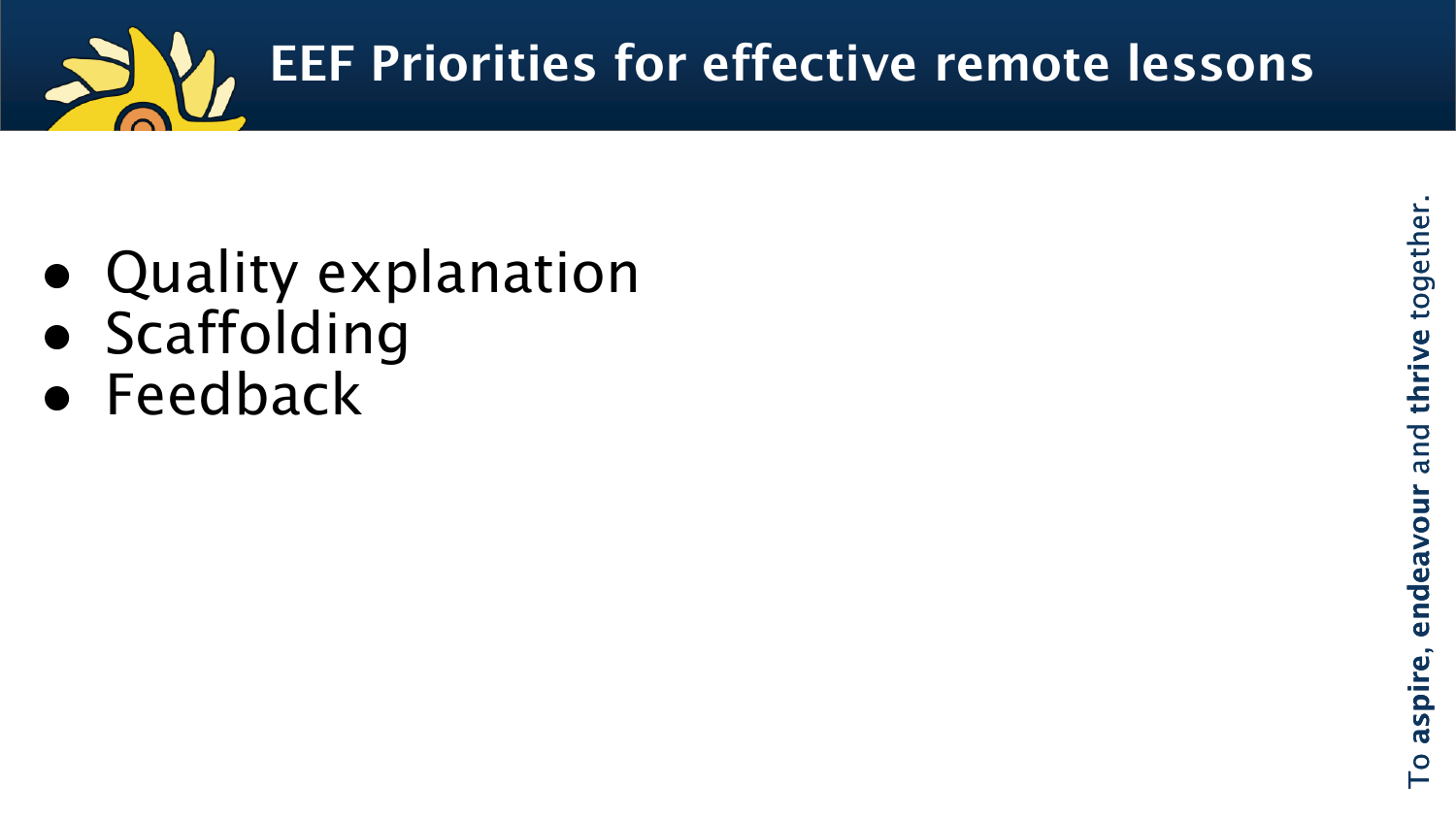

## Effective explanations

- Pre -recorded introductions to new topics and concepts
- Modelling using a visualiser
- Use of online personalised programmes such as Century Tech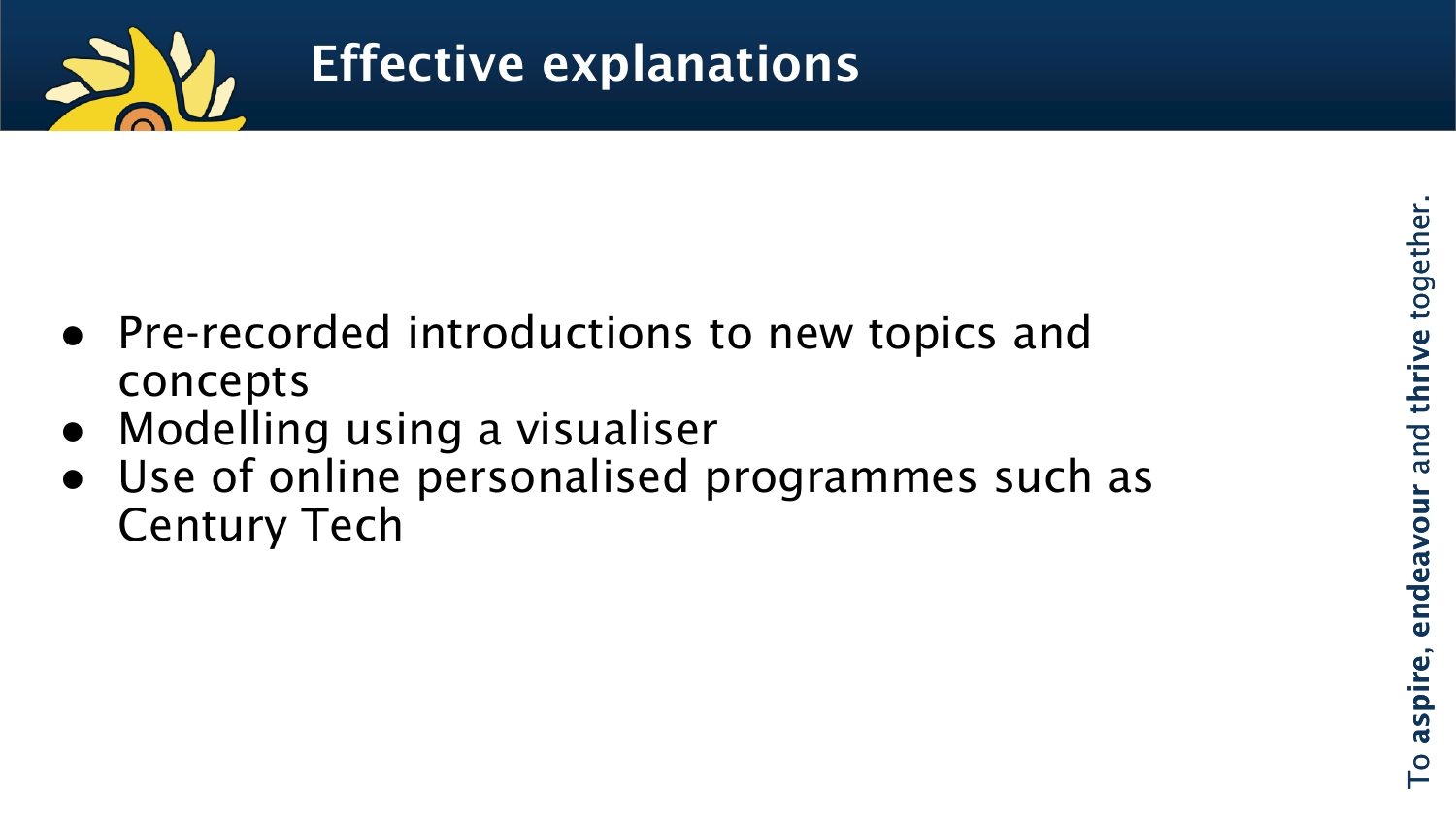

- Breaking a problem or unit down into chunks
- Pre-recording worked examples
- I do we do you do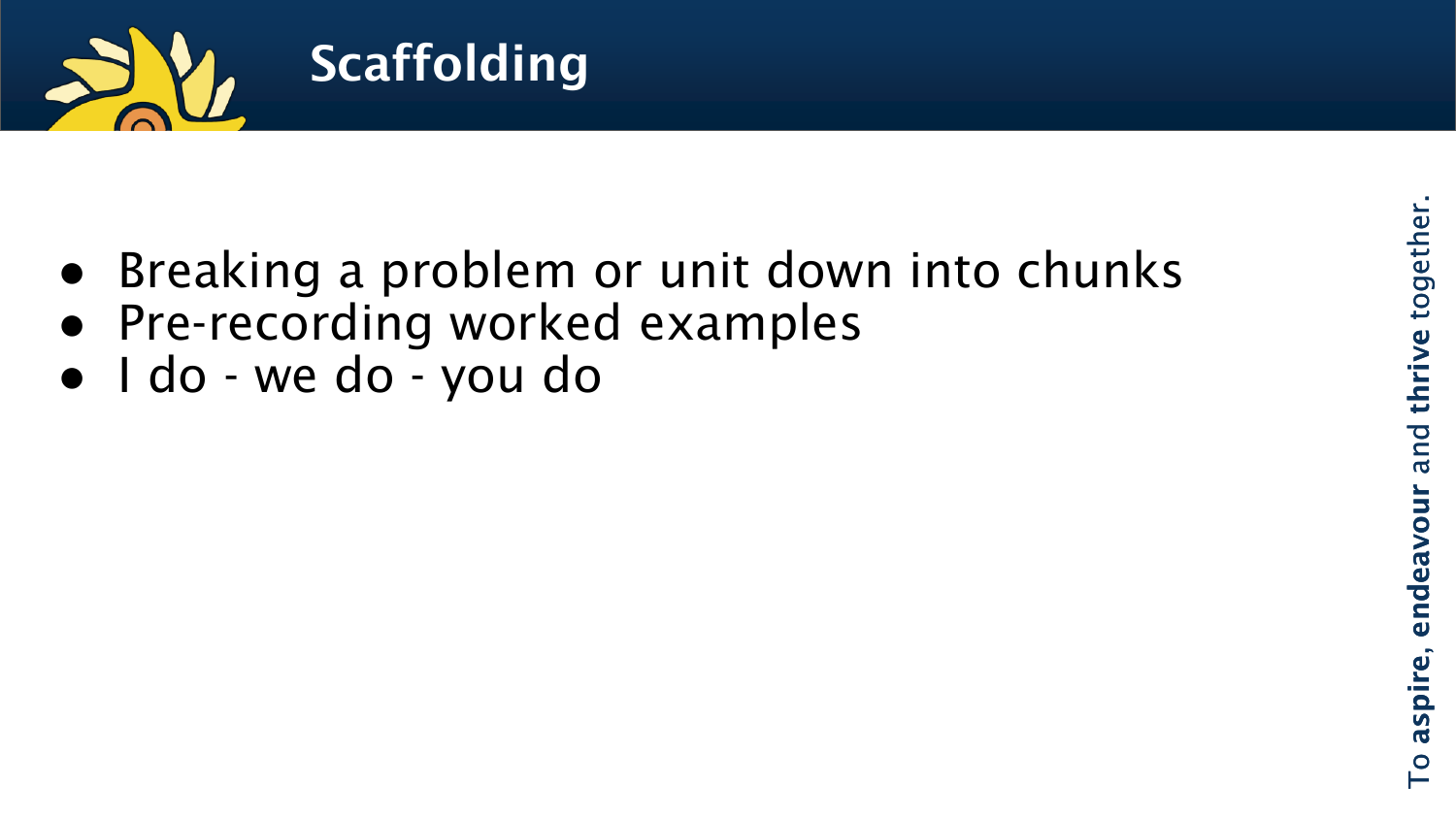

- Comments (annotations) on Google Docs
- Immediate feedback on retrieval with Google Forms/Quizziz
- Peer interactions and discussion using Whole Class Feedback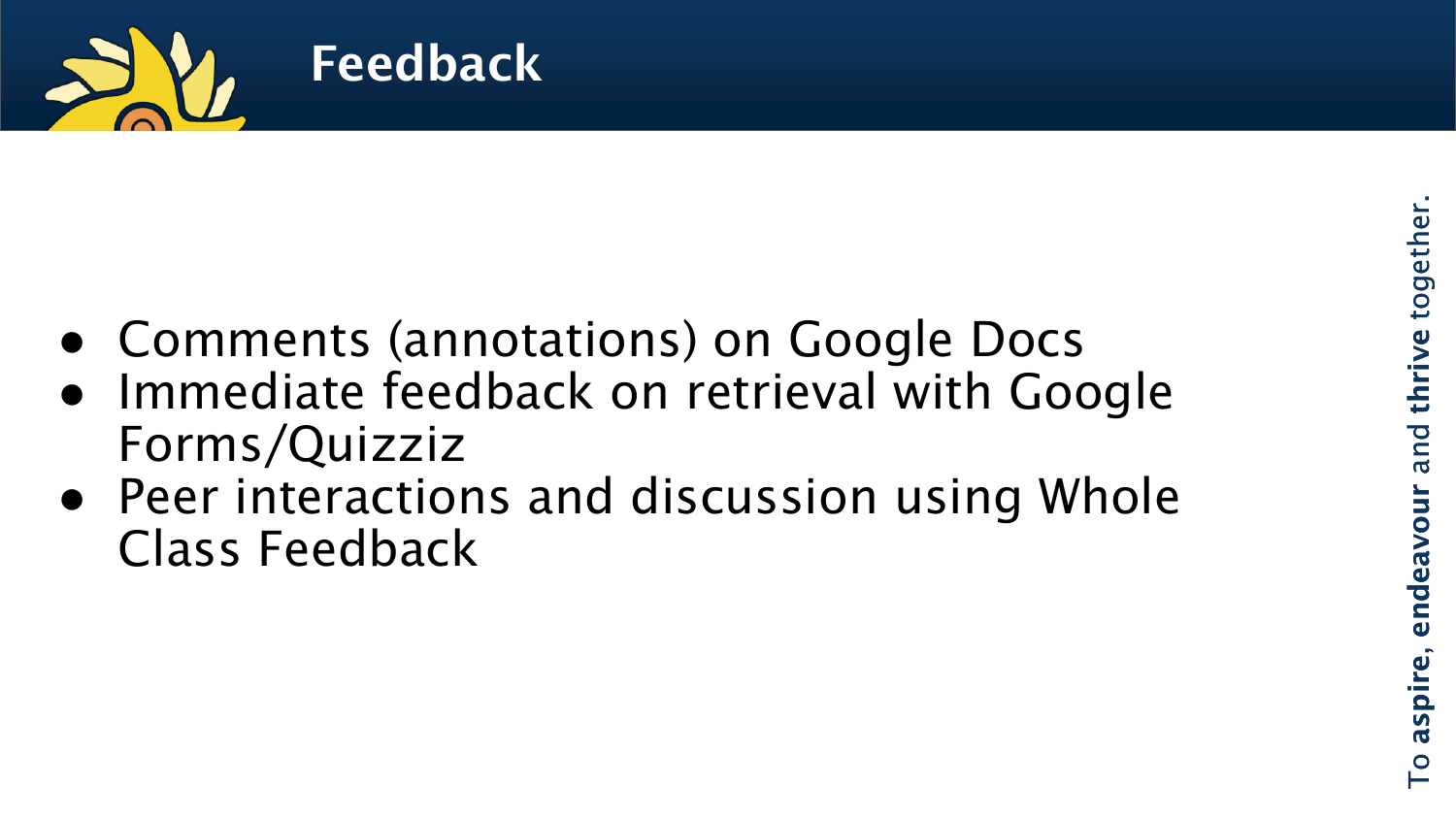# Communication with parents and students

- Weekly welfare call
- Remote Learning THRIVE/behaviour points on Class Charts
- Detail of curriculum content and assessed work emailed home and on website
- Online Q&A sessions for parents and students
- Parents' sections on website
- Home Learning Guidance for Students (in work packs)
- Return to school meetings
- Drop-off point for hard copies of work
- Postcards home from teaching staff and Progress Leaders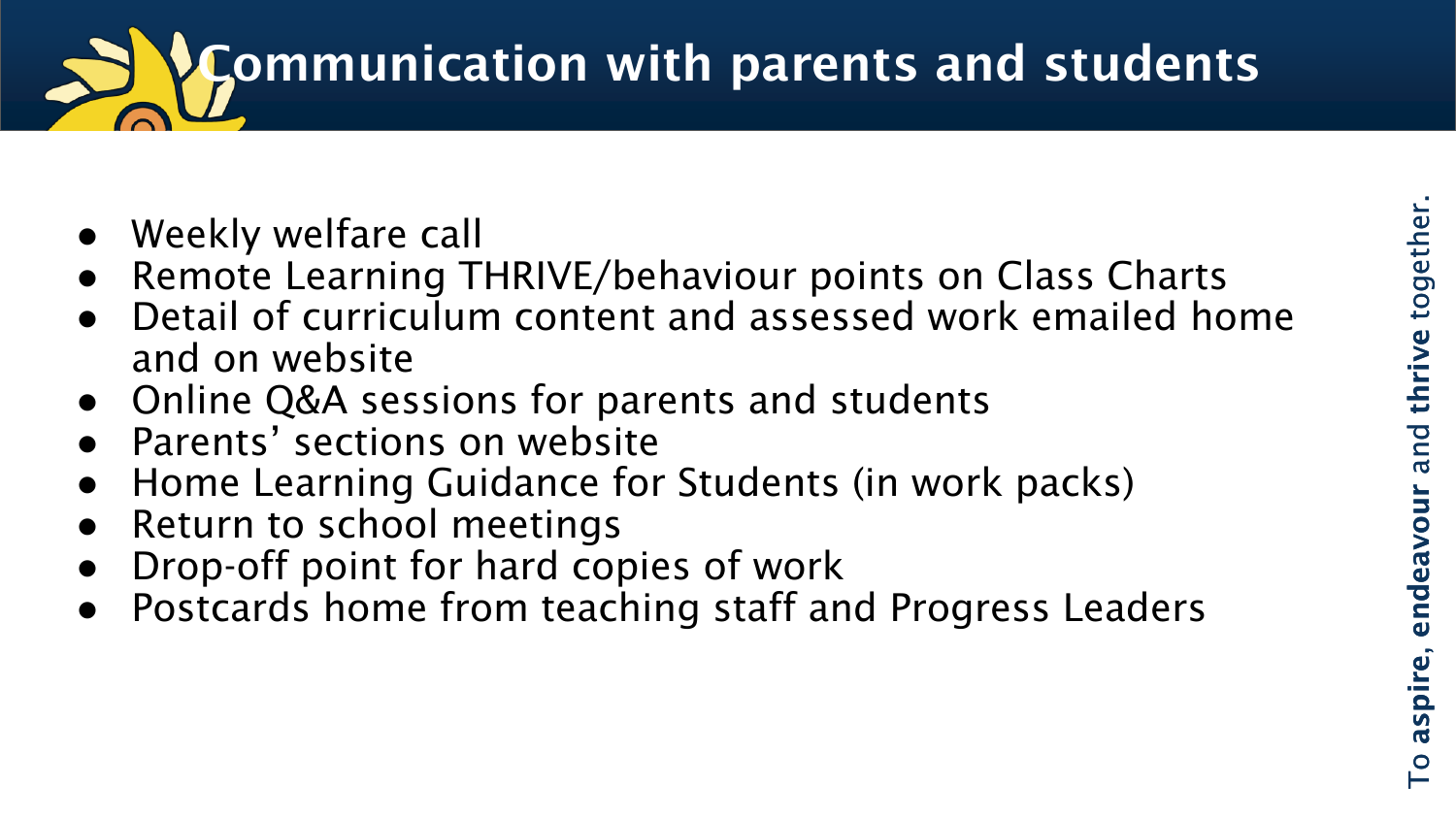Pre -submitted questions from Parents and Carers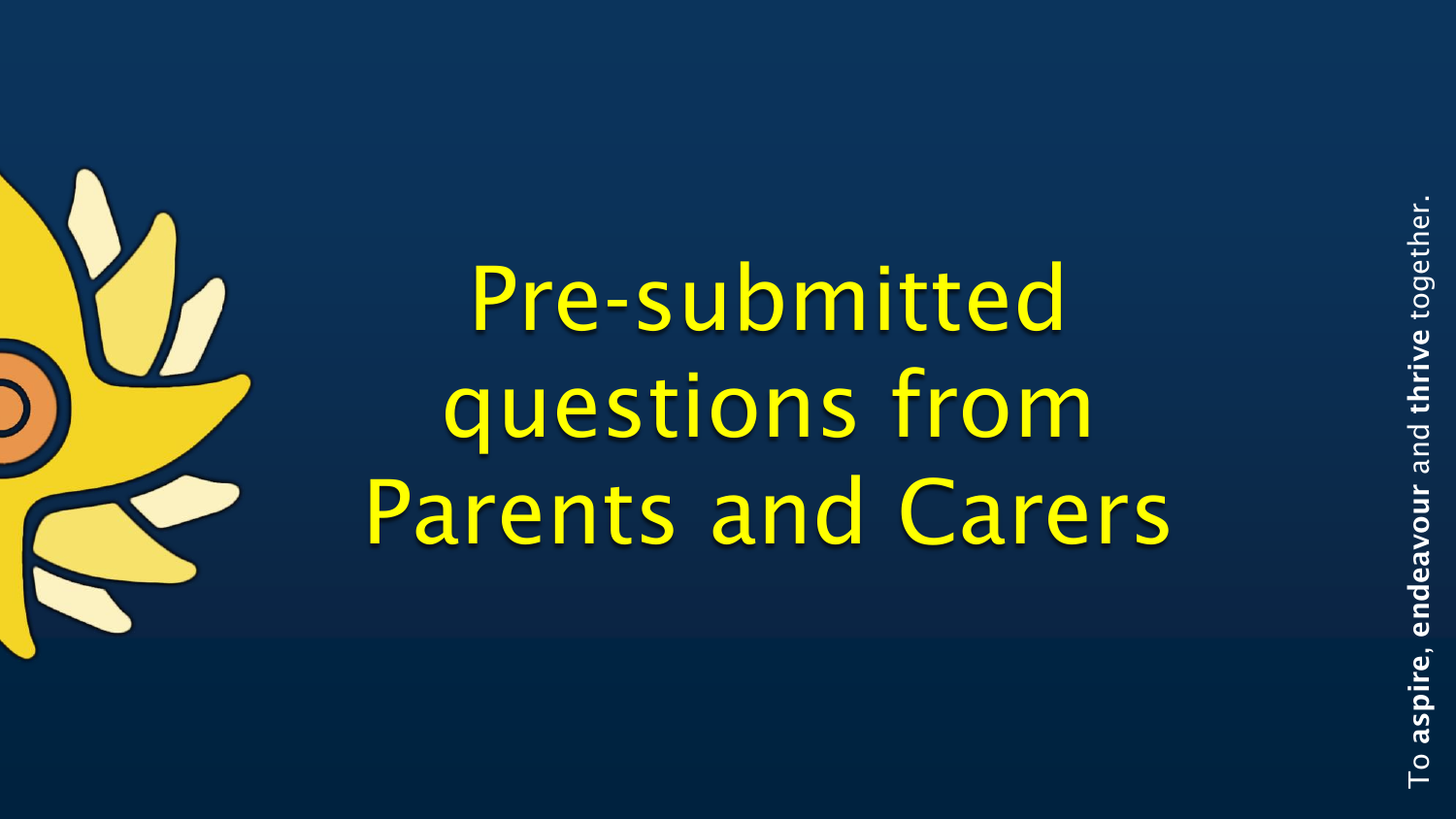

## Can lessons be delivered online?

#### Lessons will vary in content to include:

- Use of video/audio to provide explicit instruction and new content
- PowerPoint slides with instructions and activities
- Links to reading/videos/revision for pre-reading or research
- Reading and answering comprehension-style questions
- Retrieval quizzes eg. Google Forms
- Online personalised learning eg. Century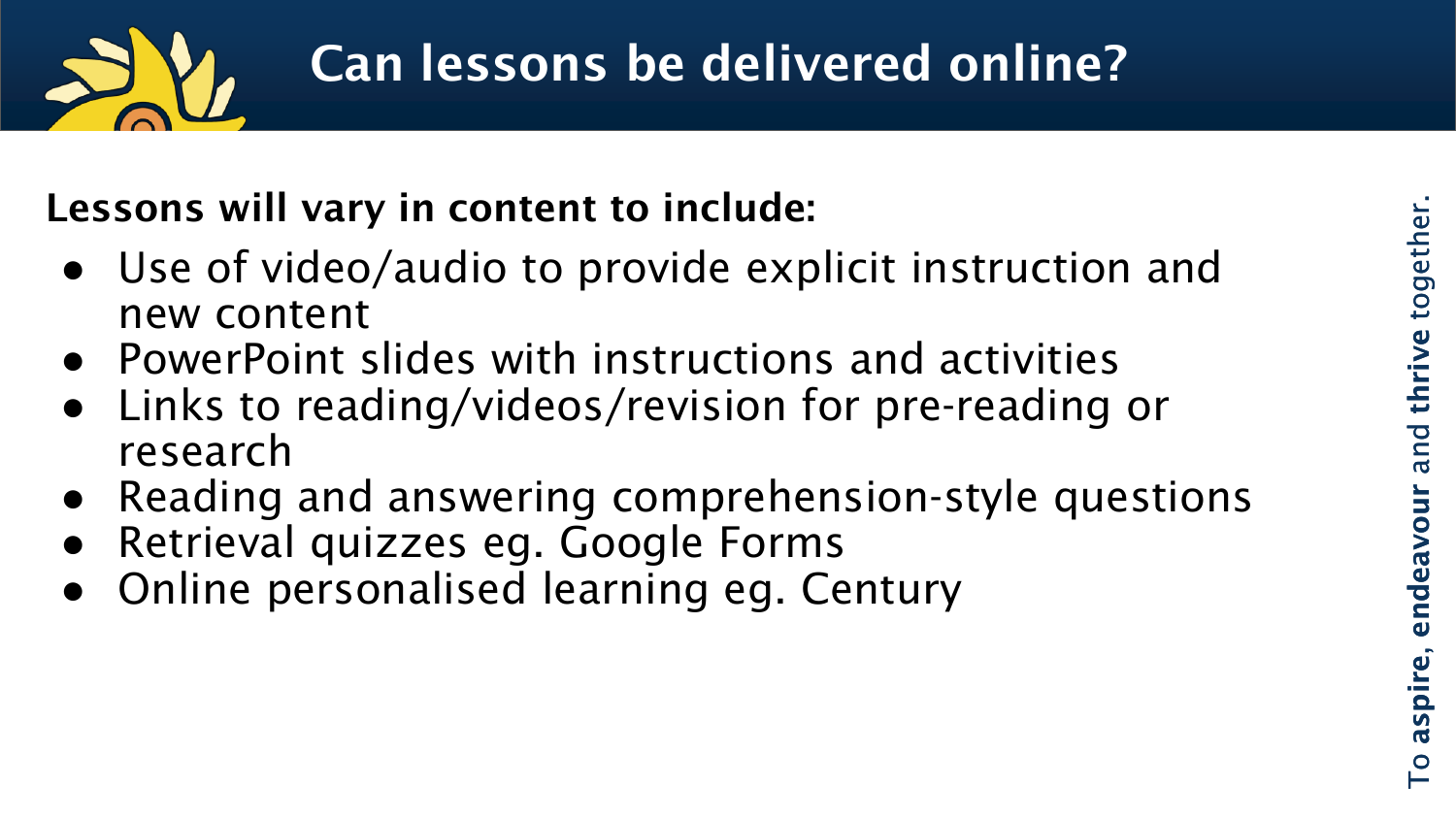

## Can students follow a timetable?

- Students should aim to follow their usual daily timetable during the day
- Google Classroom work will be available throughout the 2 week period, or scheduled for the day of the lesson
- Homework should be revision activities eg. flash cards, mind maps
- Where this isn't possible, eg. where laptops are shared, a daily/weekly timetable should be planned in advance to cover the same number of lessons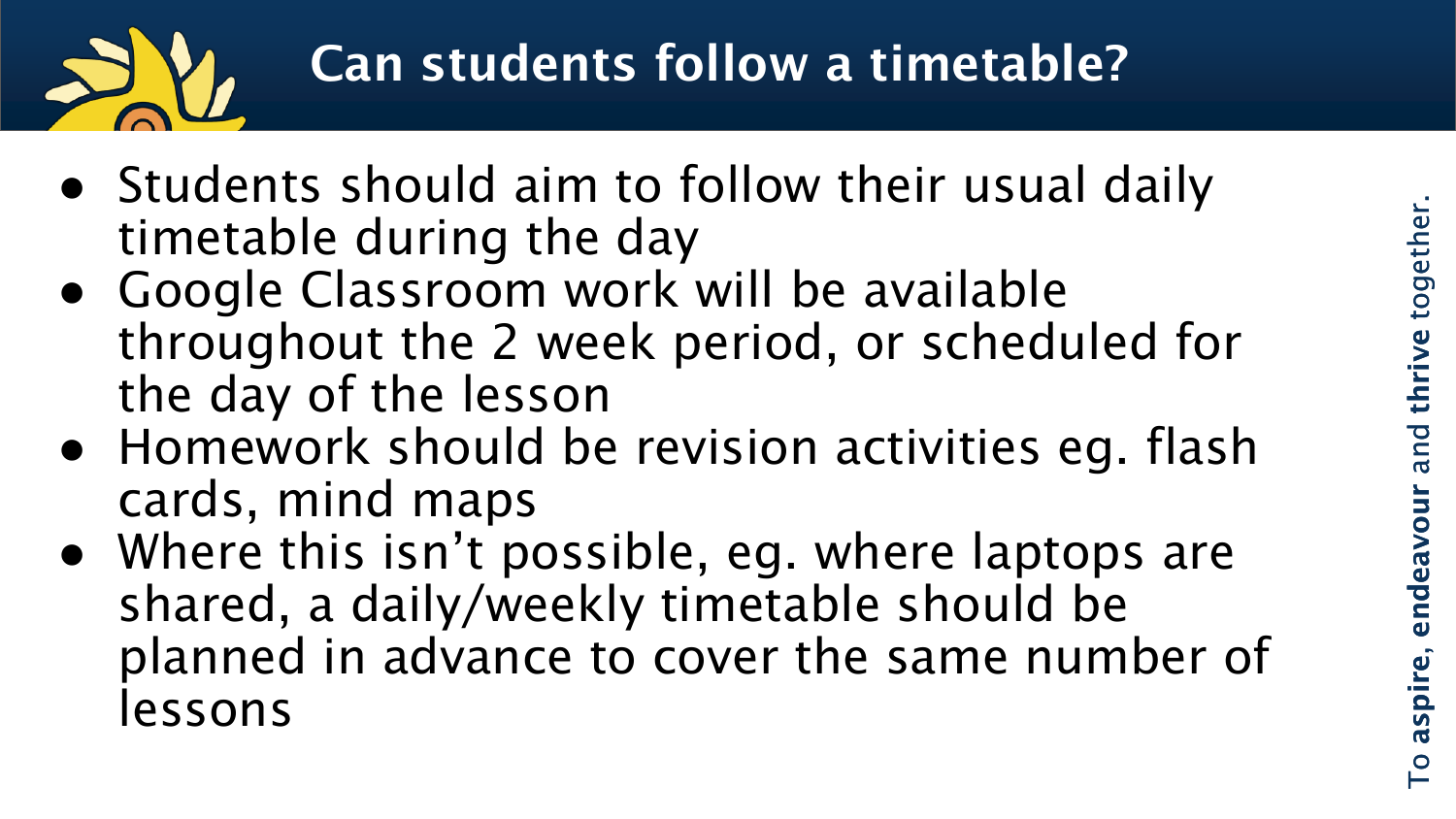

Century Tech: Primarily Maths (all year groups), Science. English content has not yet been communicated.

Educake: Science (all year groups)

Seneca: various subjects at GCSE, especially English

Oak Academy: various subjects, KS3-4

Link to online platforms document on our website: [https://www.glossopdale.derbyshire.sch.uk/docs/Online\\_Learning\\_Plat](https://www.glossopdale.derbyshire.sch.uk/docs/Online_Learning_Platforms_20-21.pdf) forms\_20-21.pdf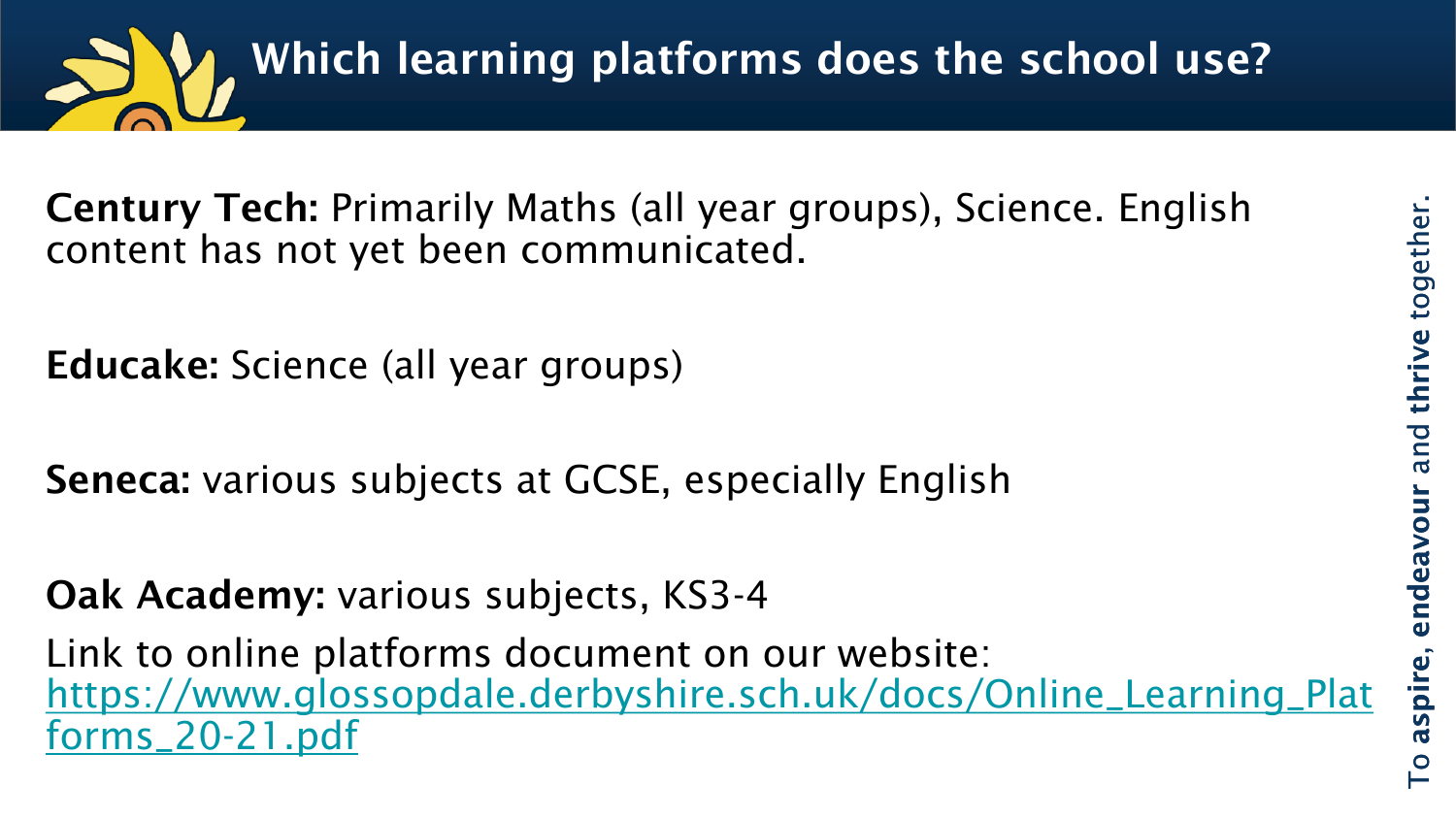

- In 2 weeks, one agreed individually marked piece of work per subject
- Immediate feedback on online retrieval tests
- Whole Class Feedback communicating:

**Strengths** 

Areas for development

Literacy/SPAG

Common misconceptions

Rewind activities

● Development of online verbal feedback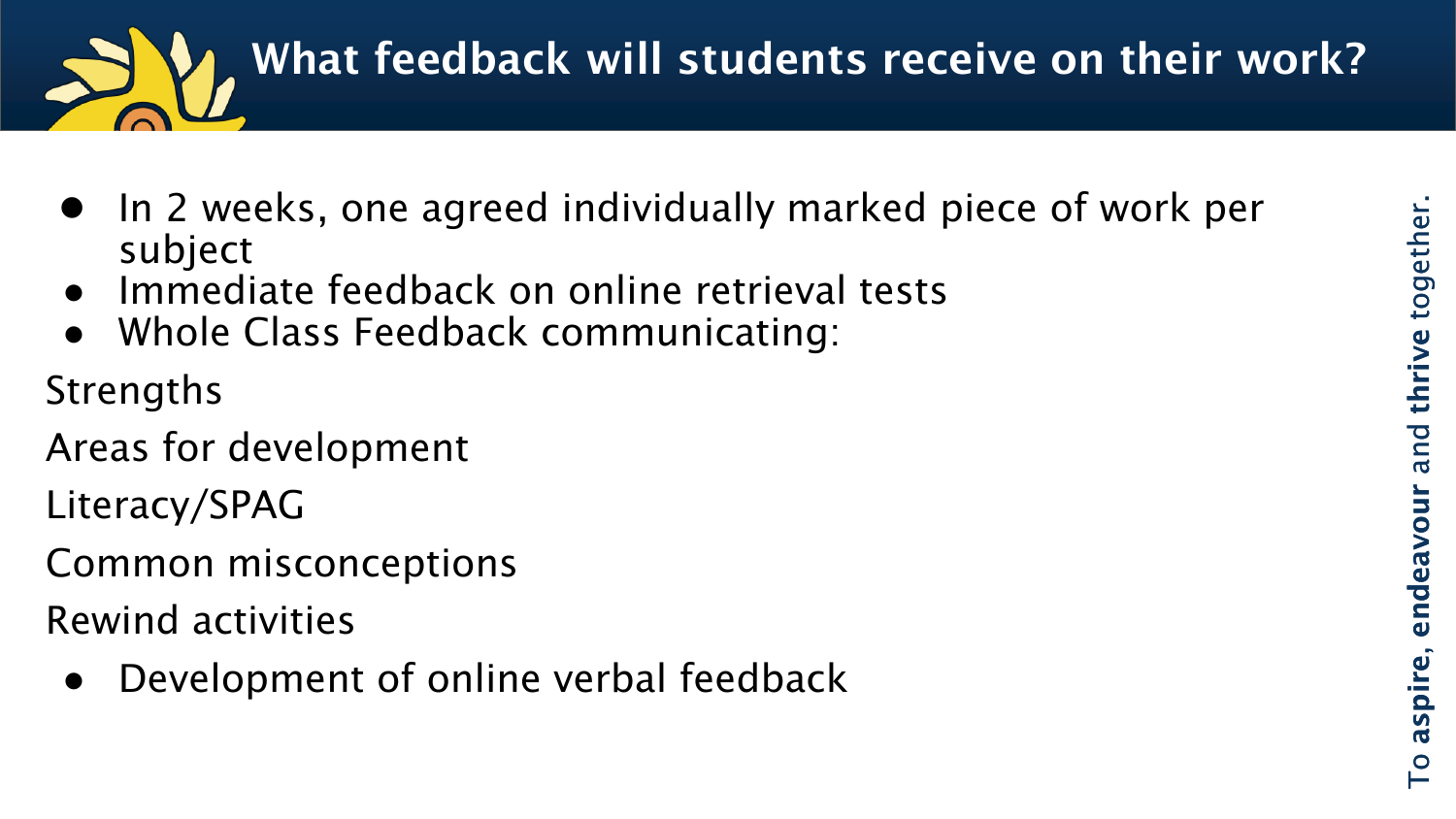

Weekly welfare and learning calls from either:

- Year Manager
- Progress Leader
- **Teaching Assistant**
- **Tutor**

Will ask questions/listen to student or parent's questions/concerns on accessing learning and emotional wellbeing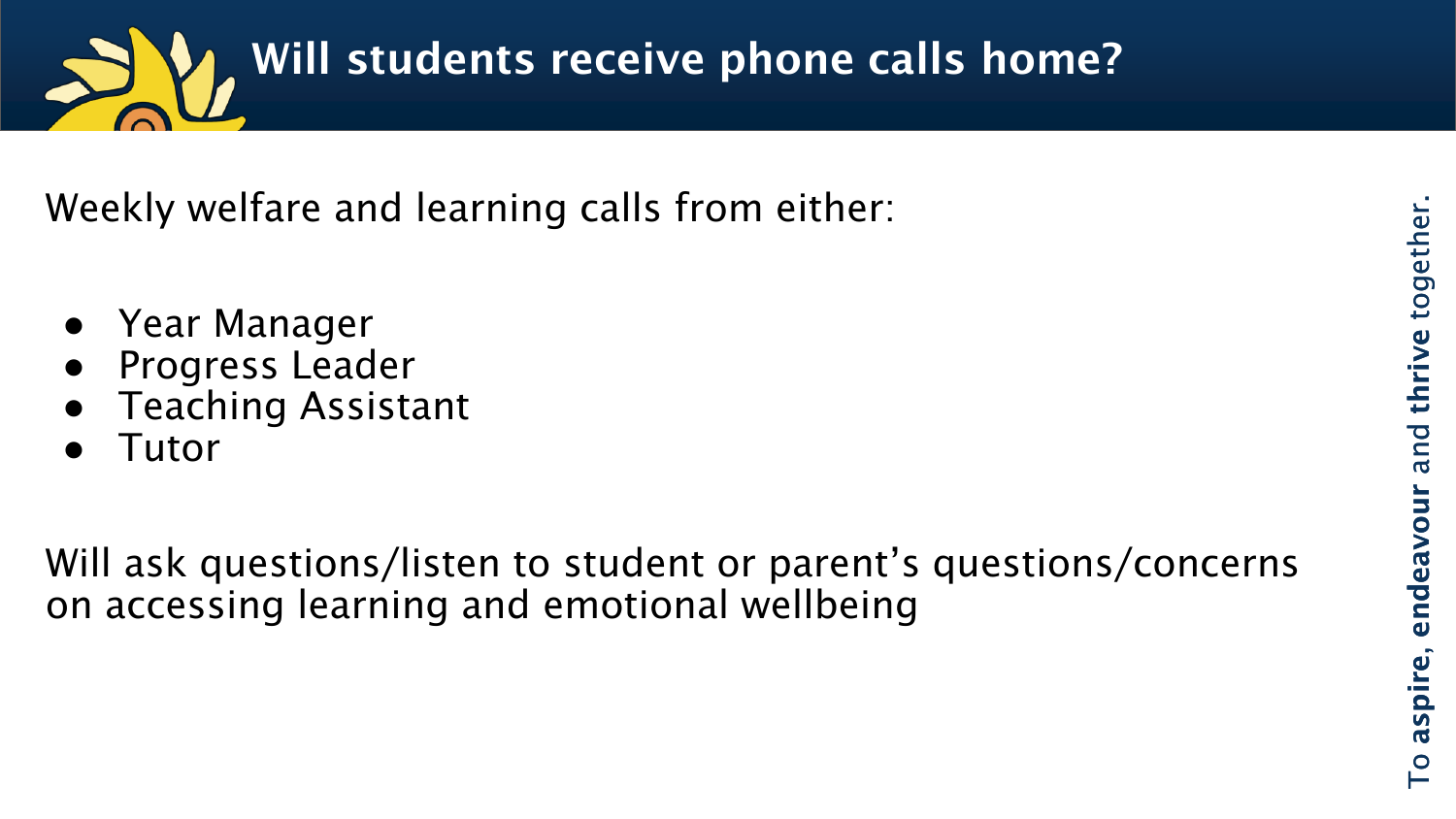

We encourage students to connect with each other to discuss work and support each other's wellbeing

We will not be facilitating group meetings/discussions for students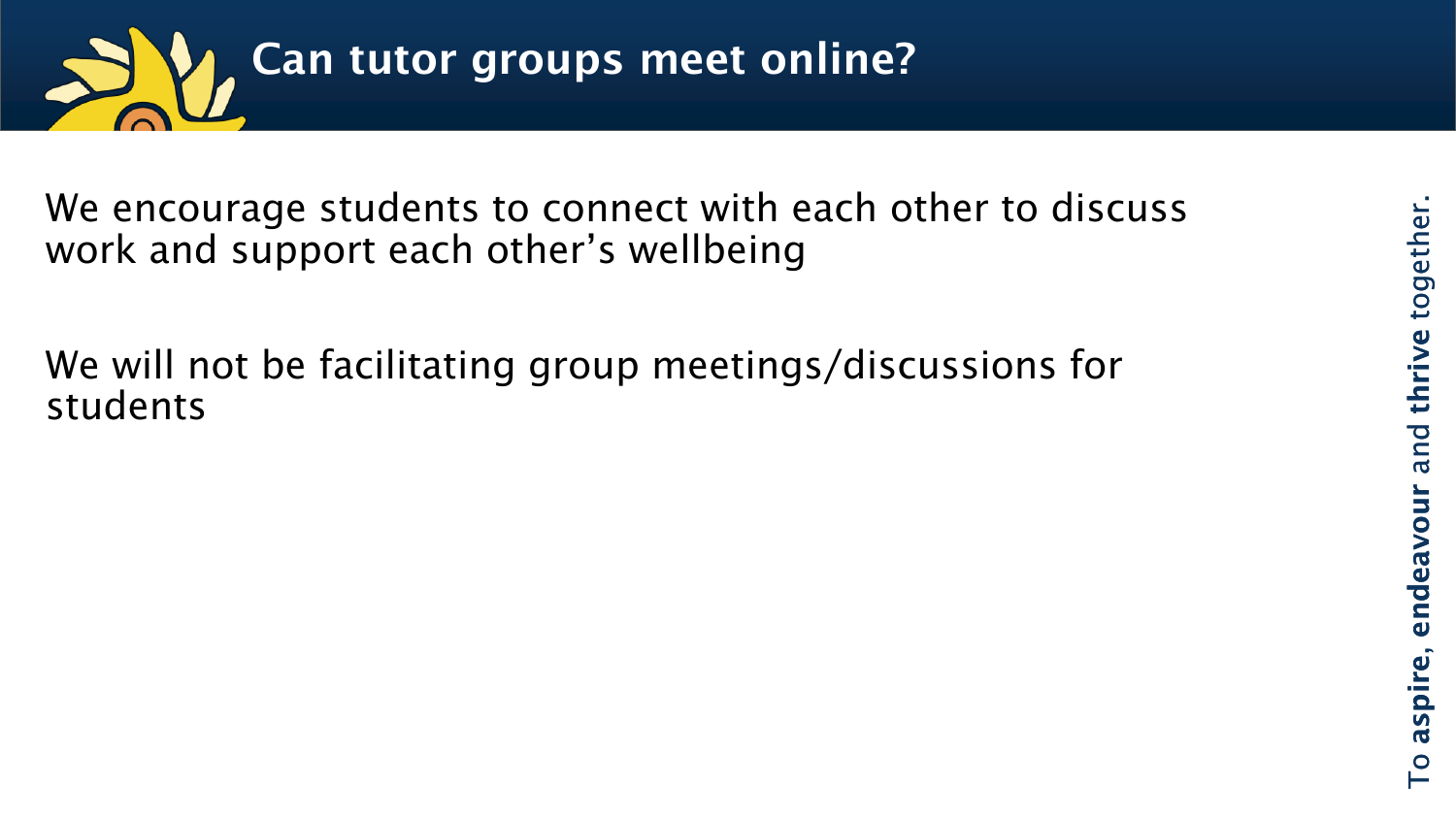

#### Strengths:

- Welfare and tutor calls
- Development of more varied and effective feedback mechanisms
- Back to school interviews
- Video and audio lessons
- Consultation with students and parents: online surveys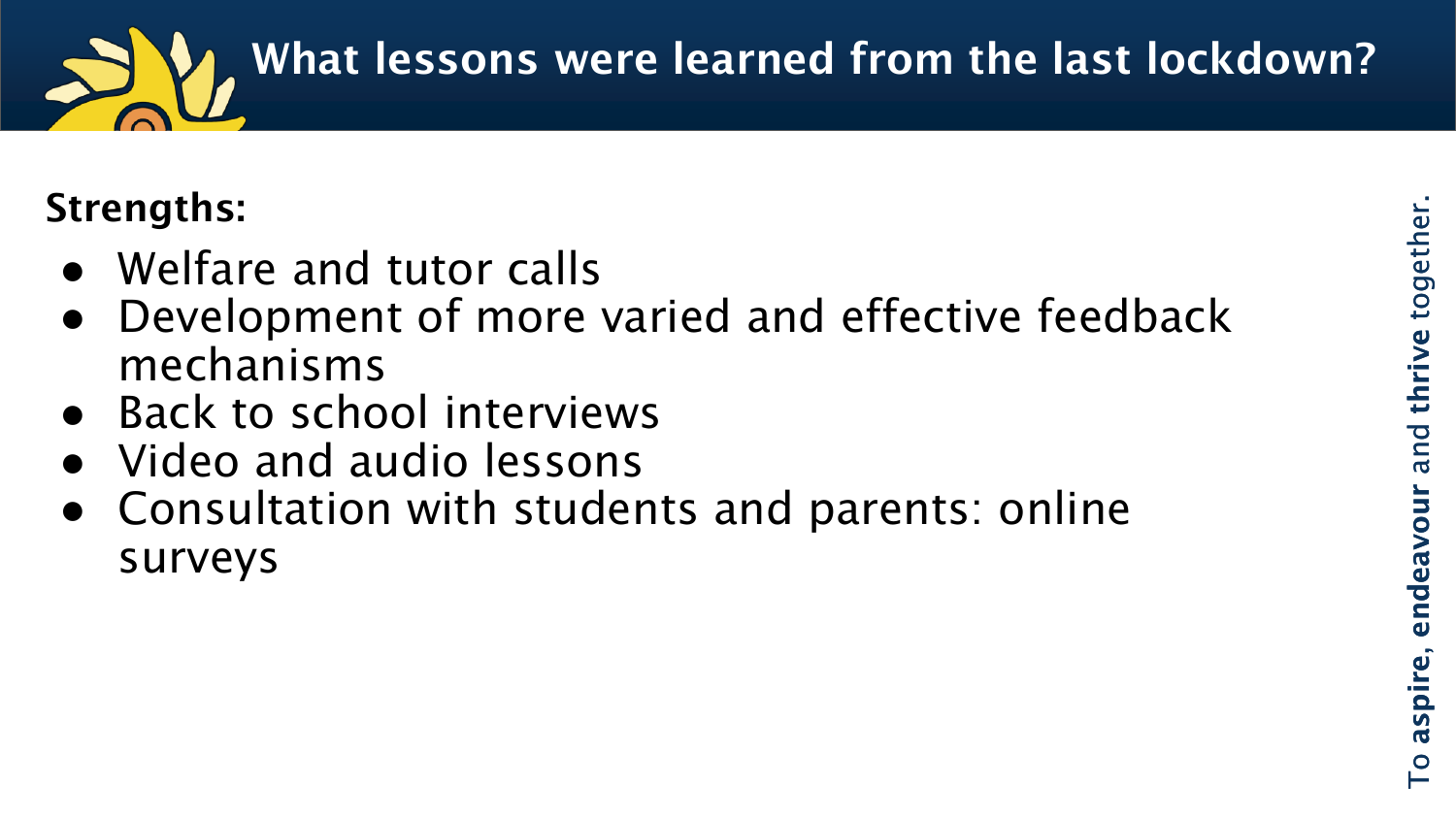

#### Areas for development:

- Communication with parents
- Consistency of marking and feedback
- Planned curriculum delivery and monitoring
- Communication with and feedback for students working on hard copies
- Guidance/support for students working on hard copies
- Monitoring of engagement and rewards
- Gathering evidence for possible teacher assessment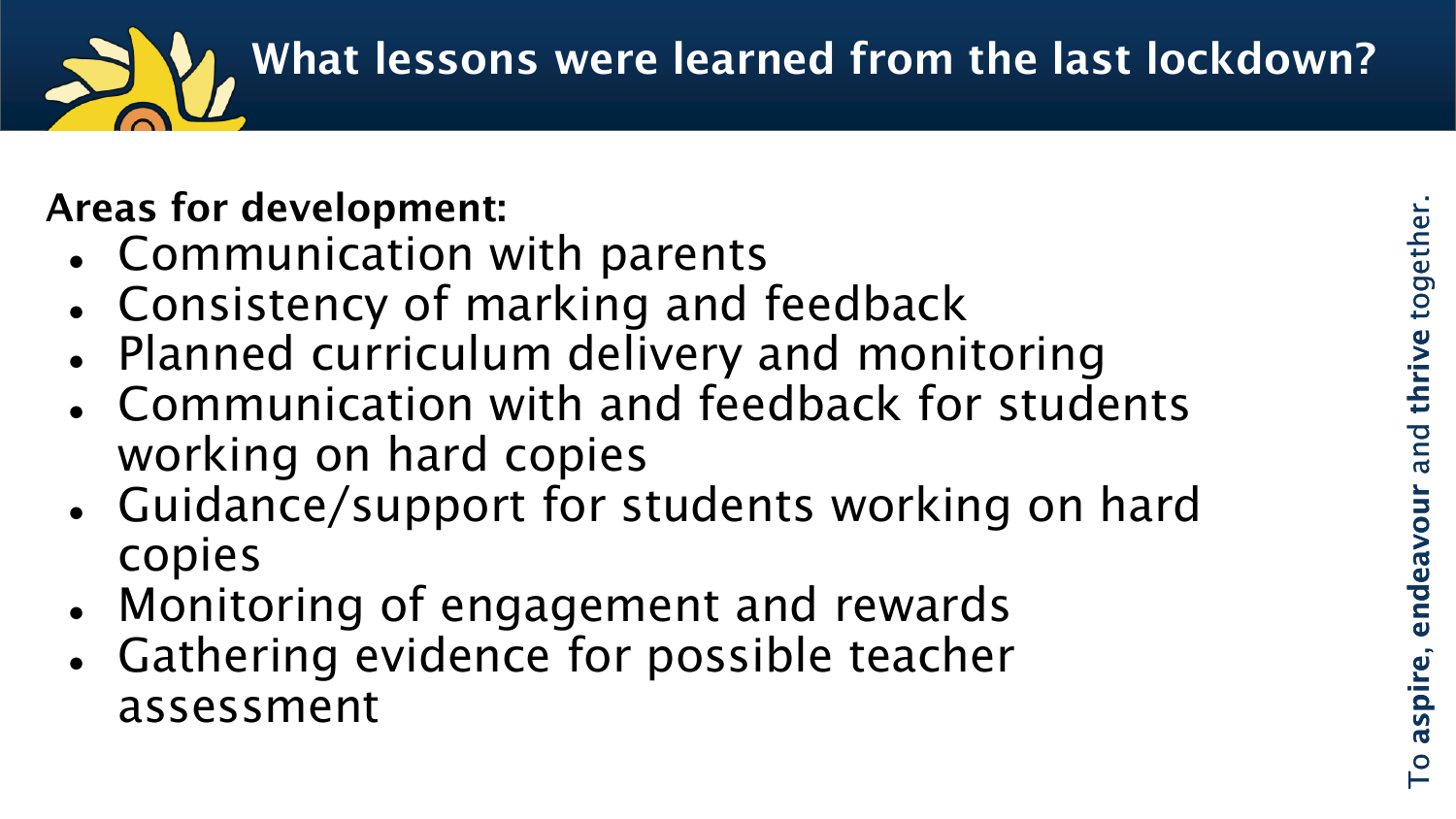## How will the school ensure vulnerable students are not left behind?

- Continued assessment, including Reading Age Tests and CATs
- Further diagnosis of literacy needs and intervention
- Universal Catch-up funding
- **National Tutoring Programme**
- Teach First Academic mentoring
- Benchmarking assessments and adaptations to the curriculum
- Return to school interviews and pupil profiles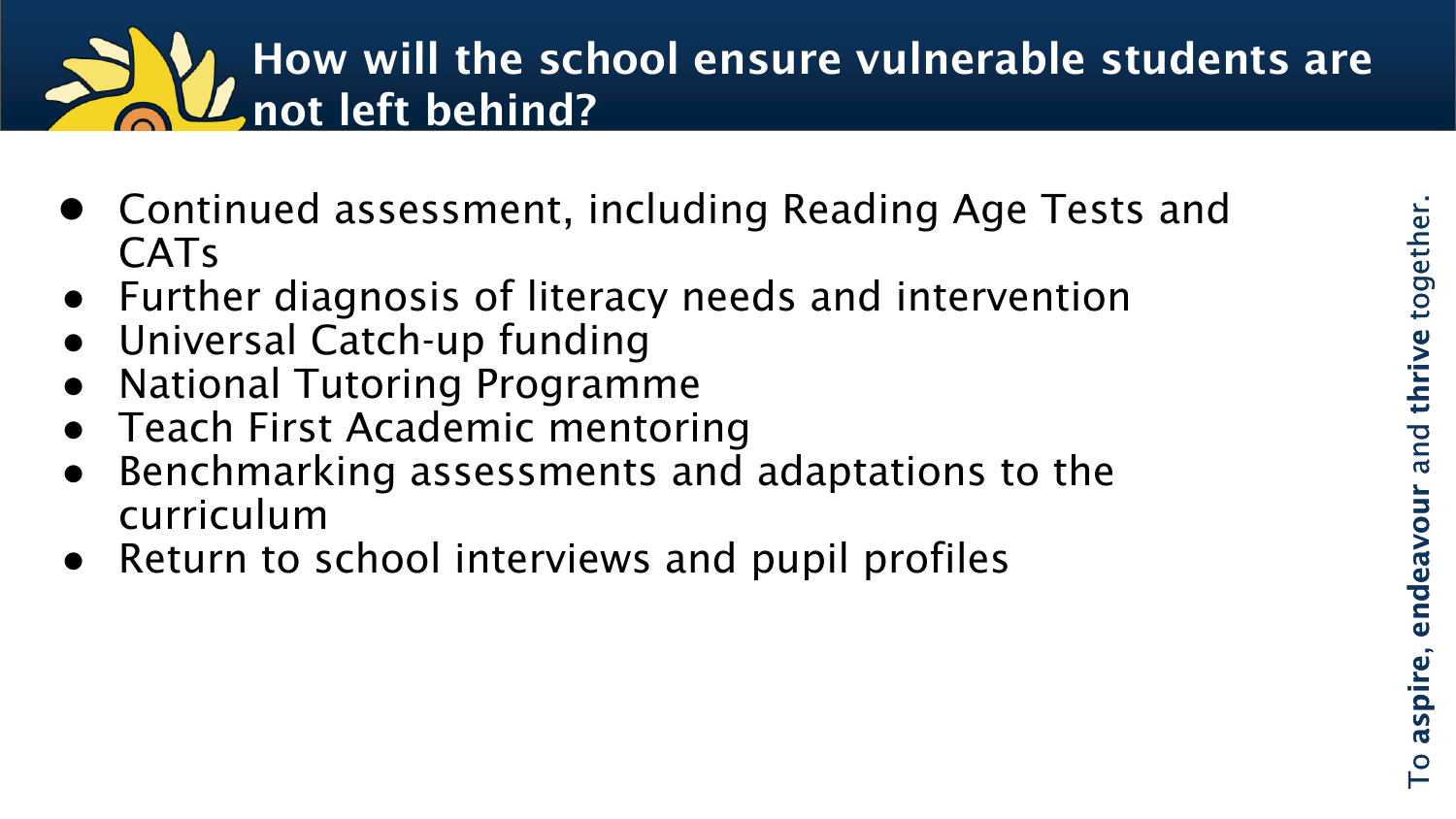

You have the opportunity to offer feedback on these arrangements using the 'Chat' function.

We will collate feedback and questions and publish the responses online with a copy of this presentation.

Thank you very much for your time. Take care and keep safe.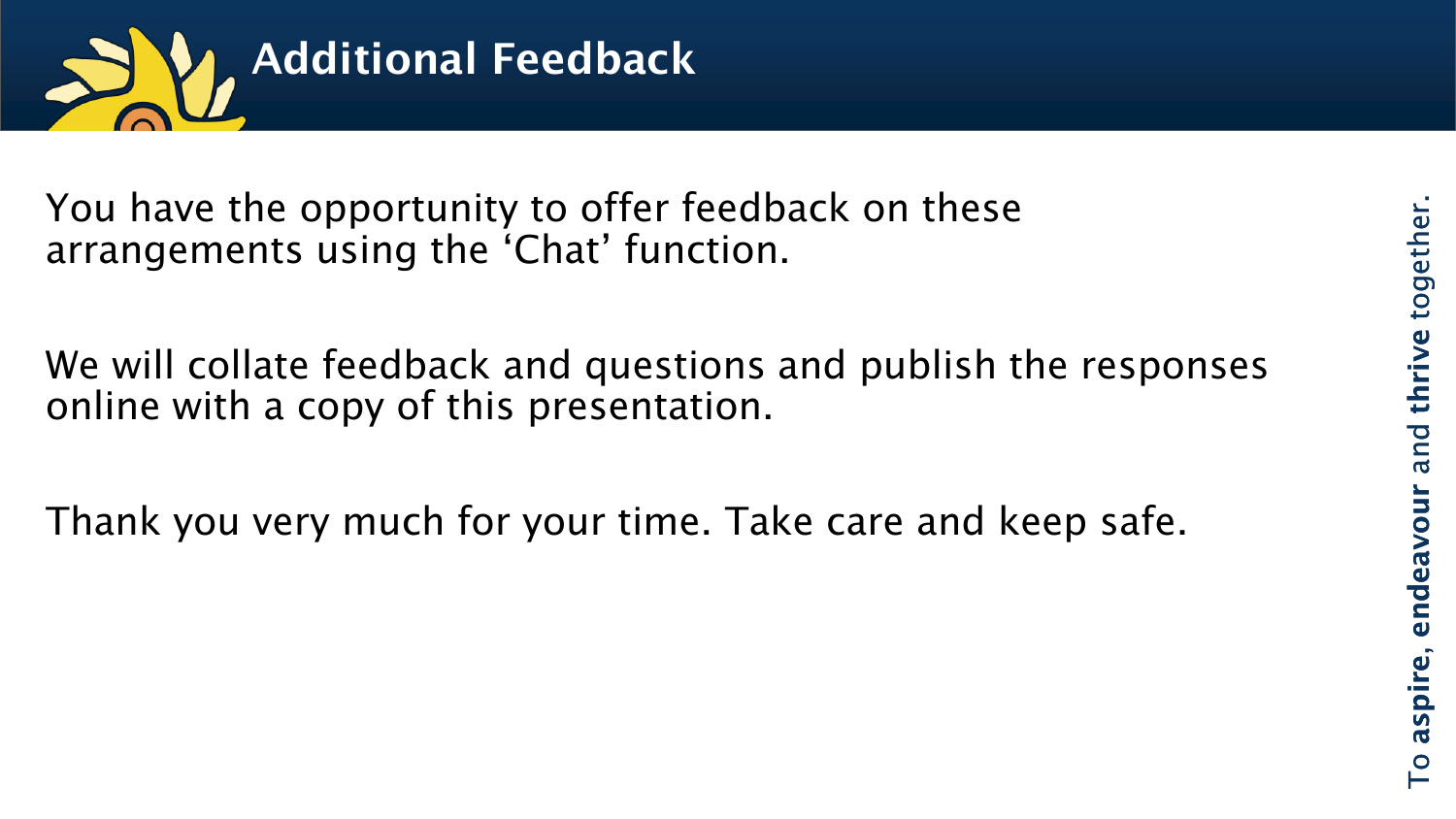together. To aspire, endeavour and thrive and endeavour aspire  $\circ$ 

# Additional Questions from Parents and Carers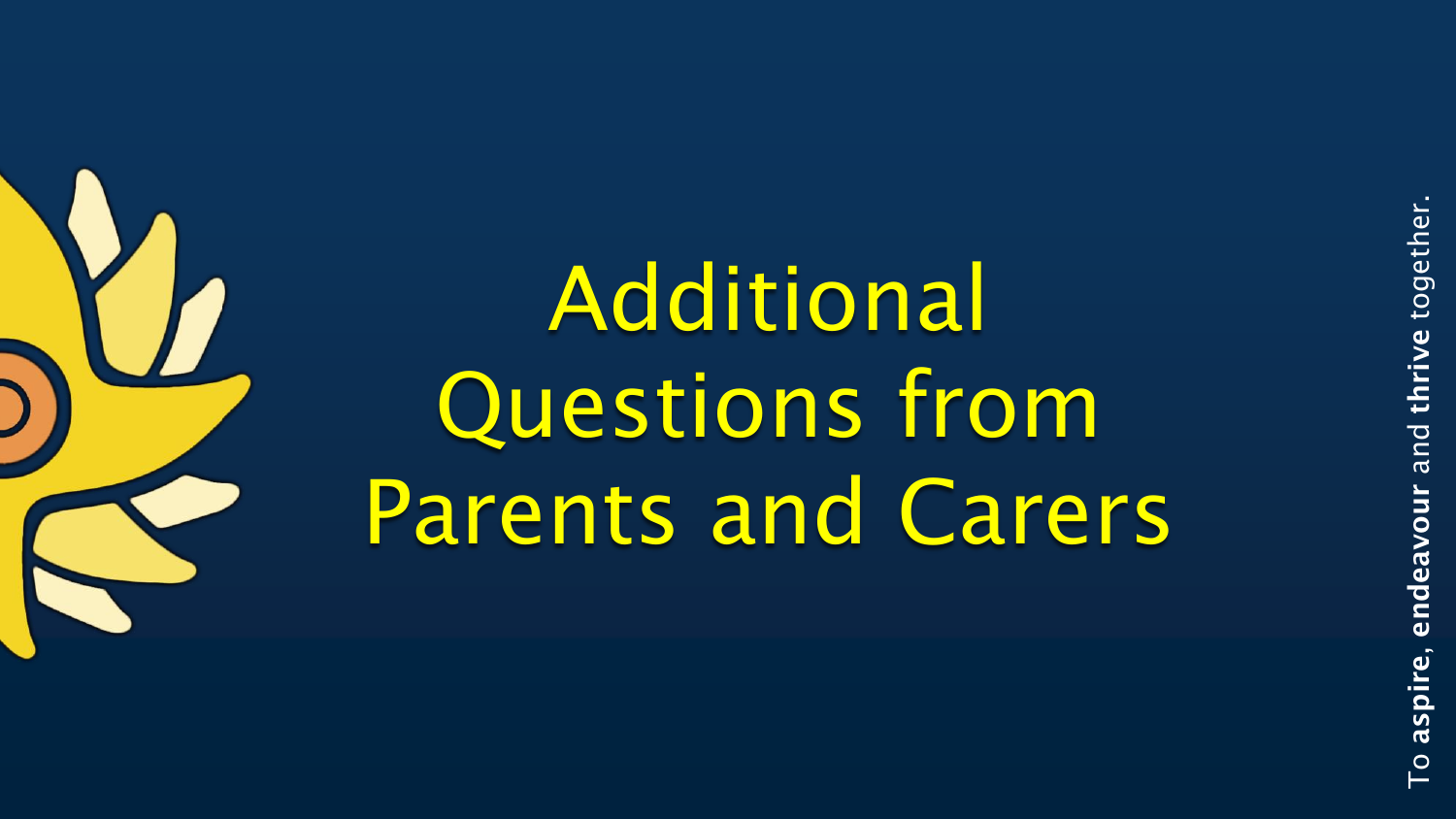## The meeting is not recorded, can future meetings be recorded to watch at a later date?

- Yes, provided we communicate this to all attendees at the meeting in advance, and they are happy to be recorded.
- The presentation will be uploaded onto our website after the event.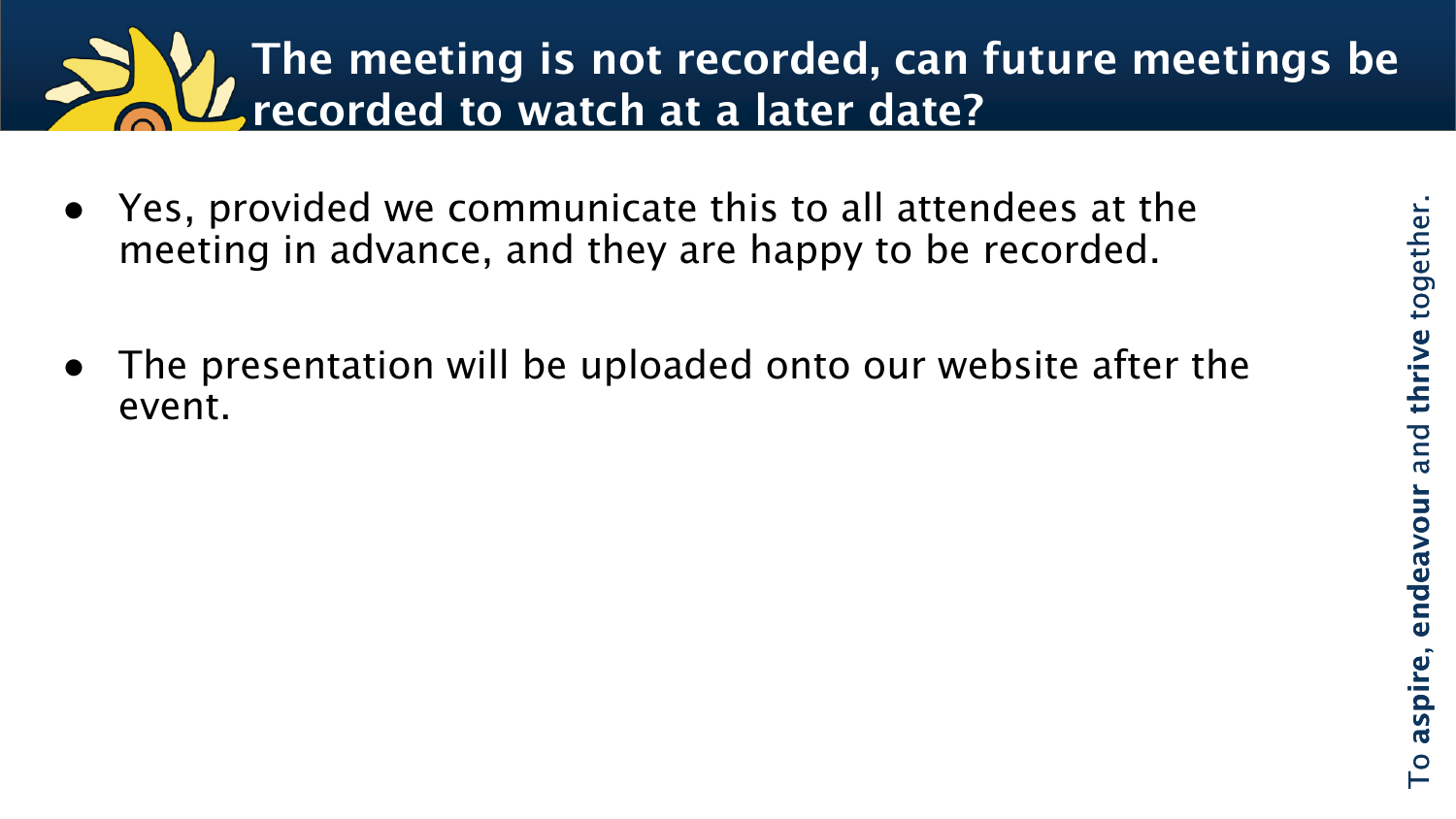



- We have asked subject teachers to add remote learning points on a weekly basis.
- In this period of remote learning, therefore, each teacher should report twice on your child's engagement with their work.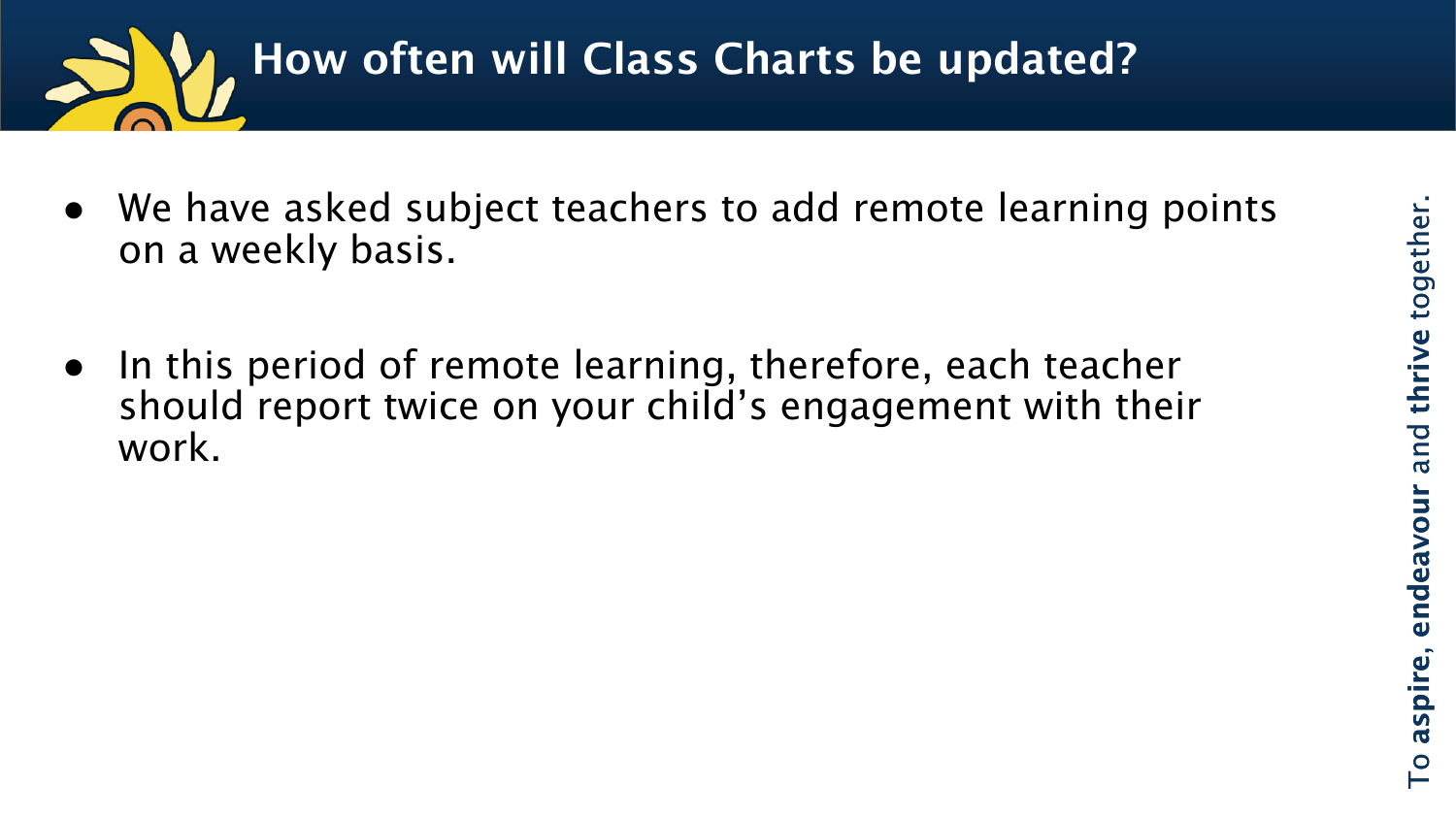

- Benchmarking assessments, RATs and mock exams will proceed.
- The calendar of assessments will change slightly to accommodate those missed in the 2 weeks of self-isolation.
- We will update students and parents at the start of the next term.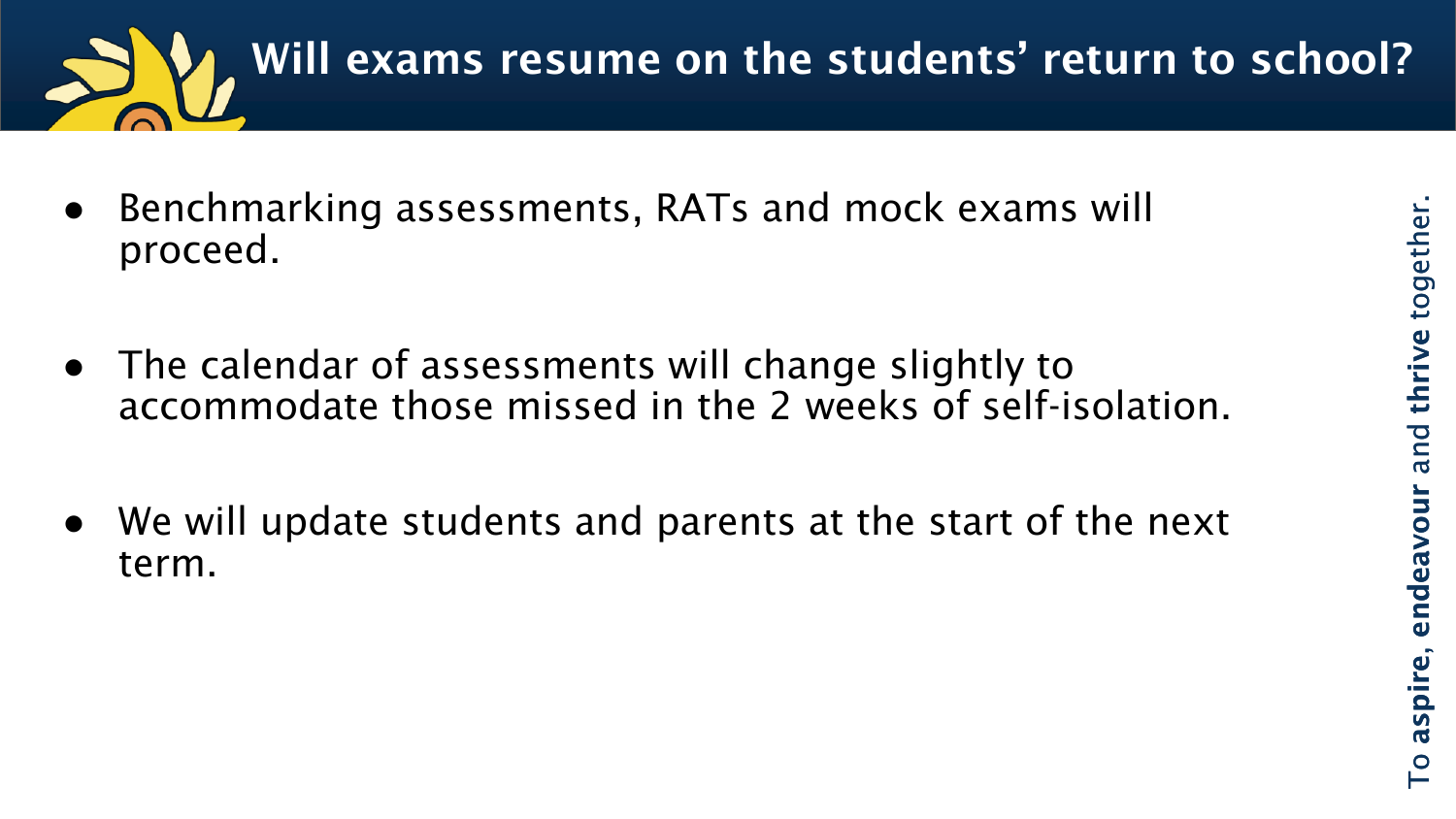

- All current remote content for Y11 students will support their revision
- Some Y11 after school sessions had begun before last week
- We will aim to have more after half term provided it is safe to do so
- We will also have academic mentors and tutors as part of the Catch-up funding
- Some of these sessions will take place during the school day, some after school
- The majority will be in person, some may be virtual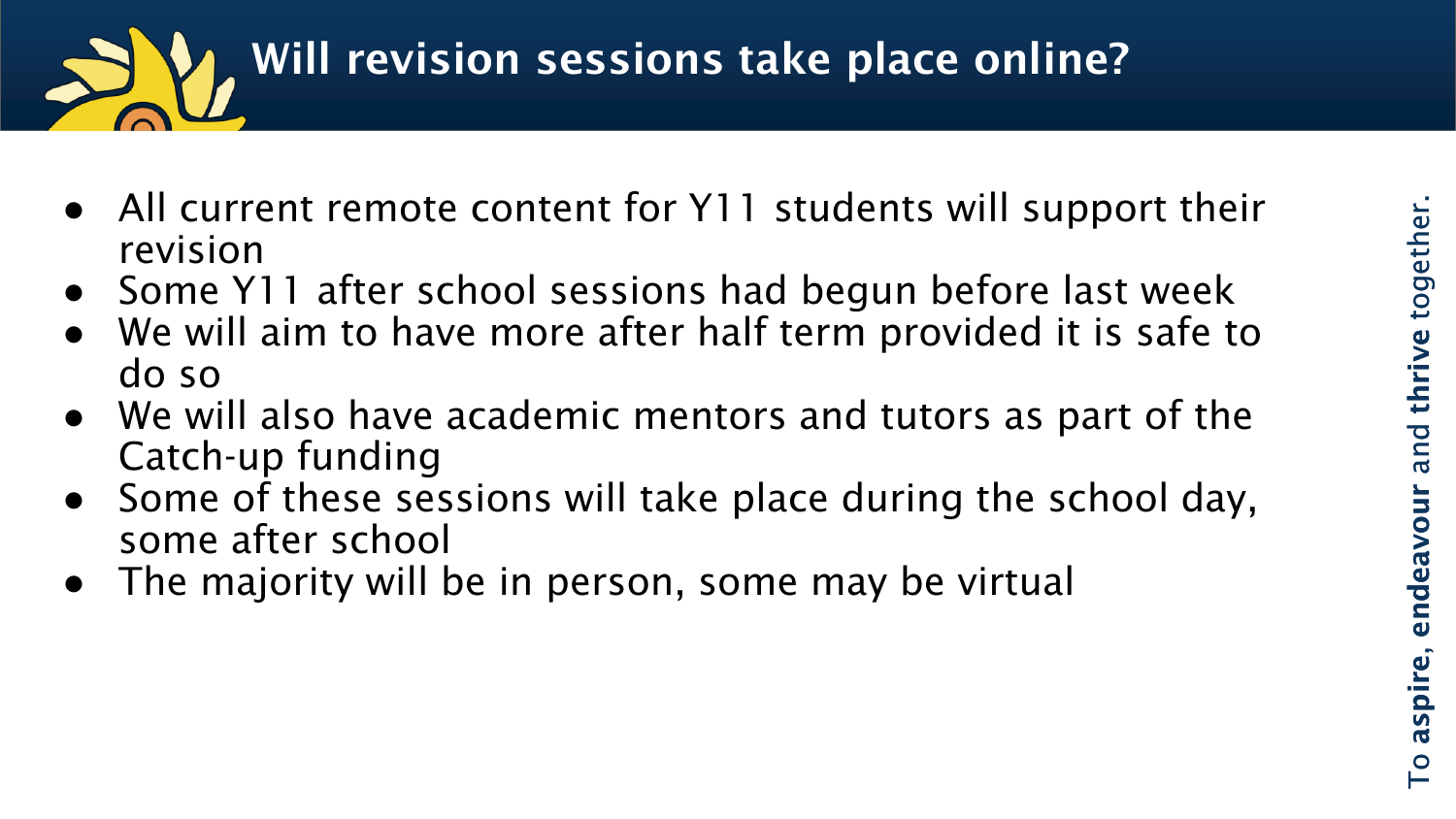



- We will continue to have the same number of reports and will report on the same areas.
- The dates may change slightly to reflect changes to the assessments.
- We will update the reporting calendar on our website once we have agreed the changes to dates.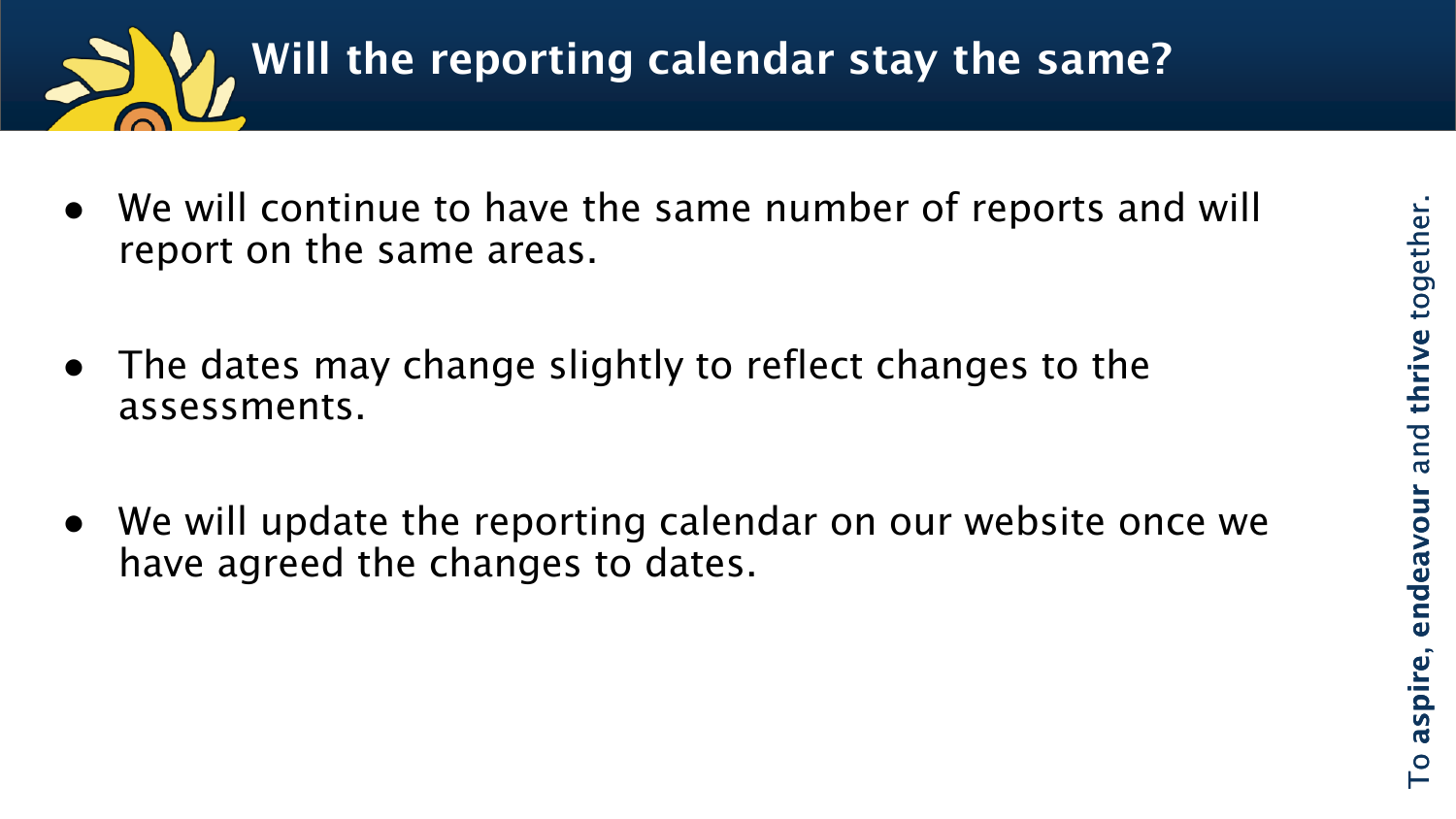

- Postcards were used in the last lockdown to keep in touch with students working on hard copies and as a reward for excellent effort
- We will aim to send all students a postcard during the current and in any future periods of remote learning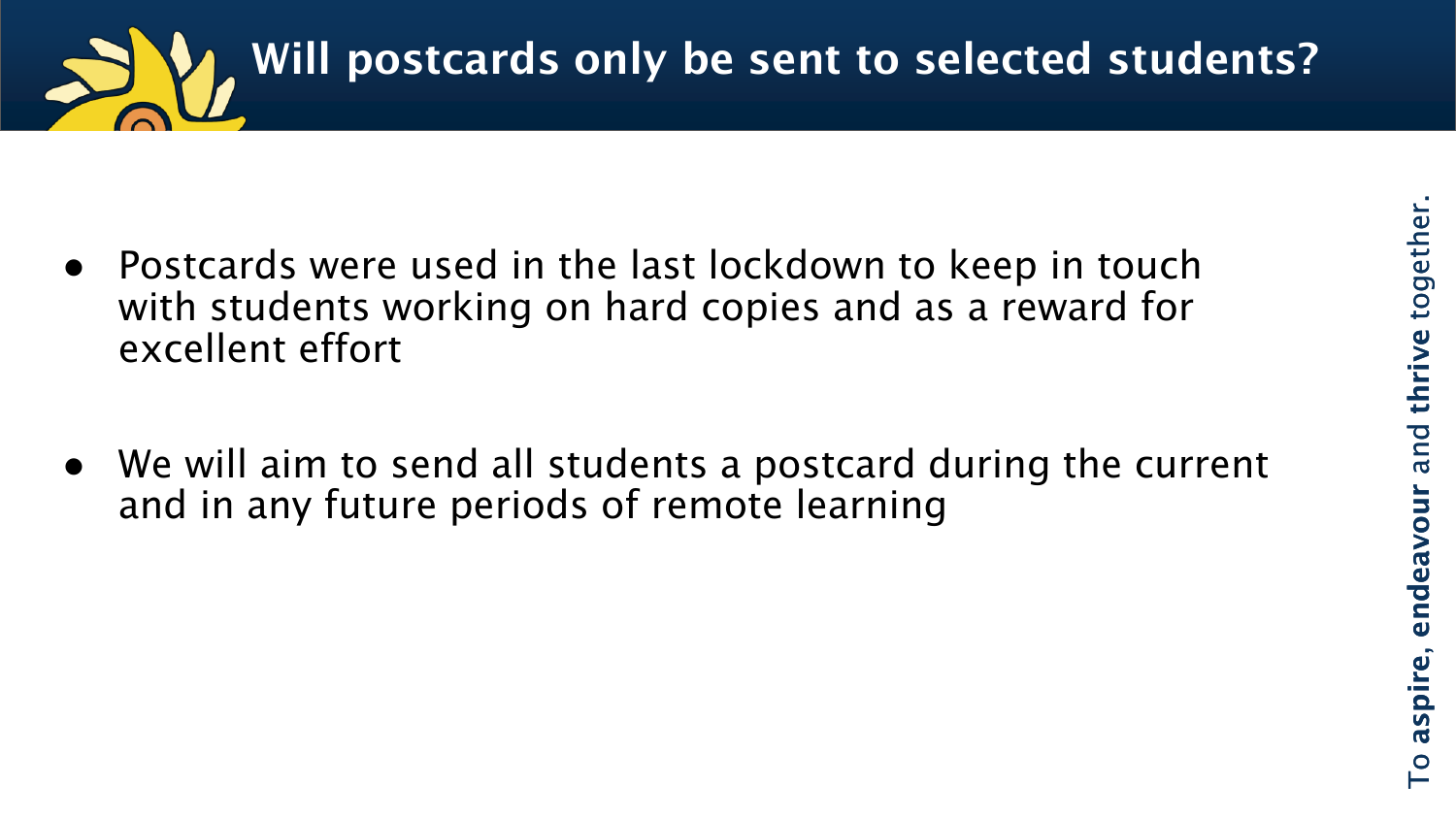## Does Google Classroom track work completed on other platforms?

- Only for the platforms affiliated with Google: Google Forms, Quizziz.
- Links to additional platforms are provided on Google Classroom and progress can be reviewed on the specific platform, but not on Google Classroom.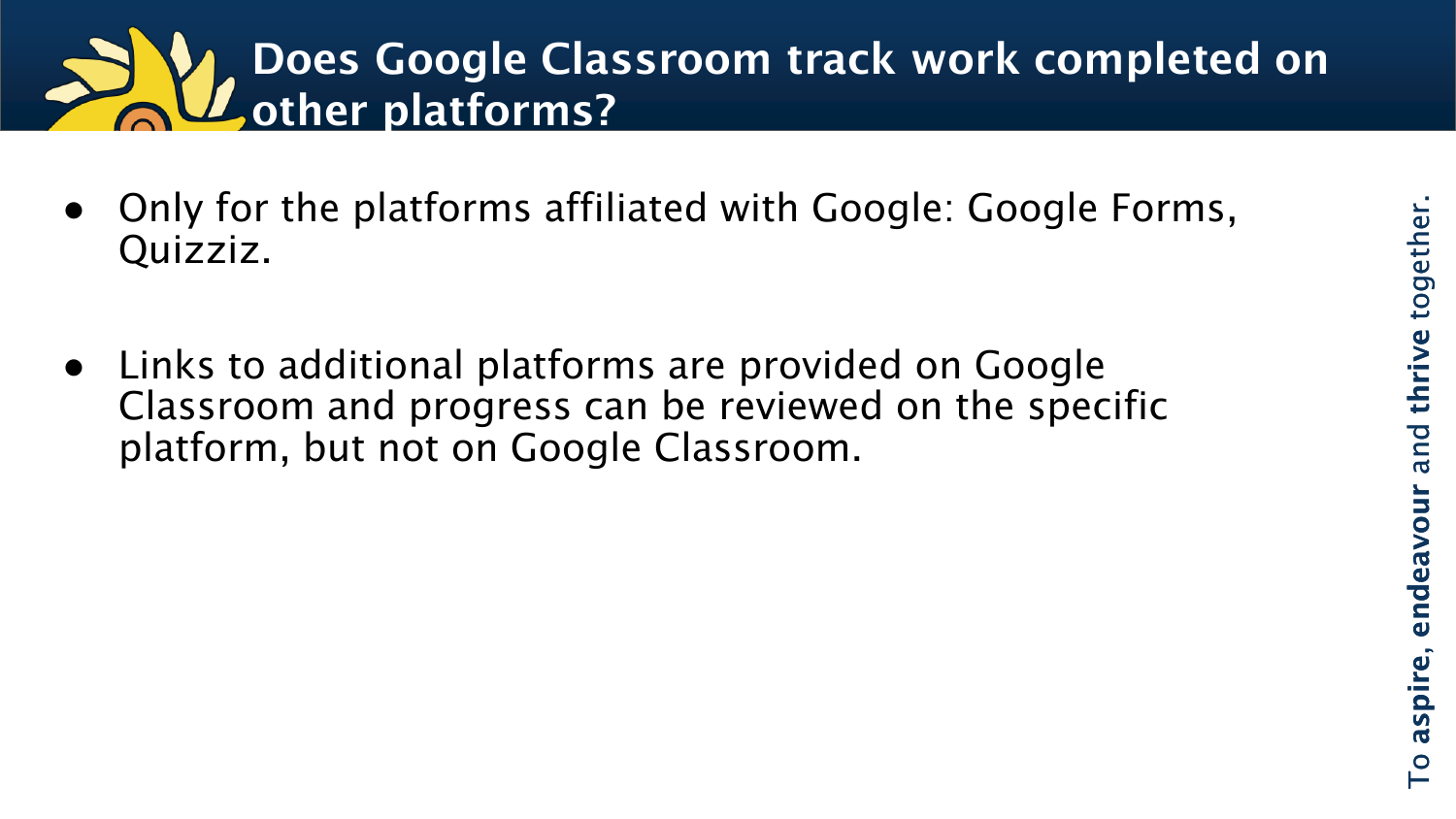## Do students need to complete work previously uploaded only for self-isolating students?

- No, only if they were self-isolating when the work was set.
- If the student was in school, they would already have completed the work.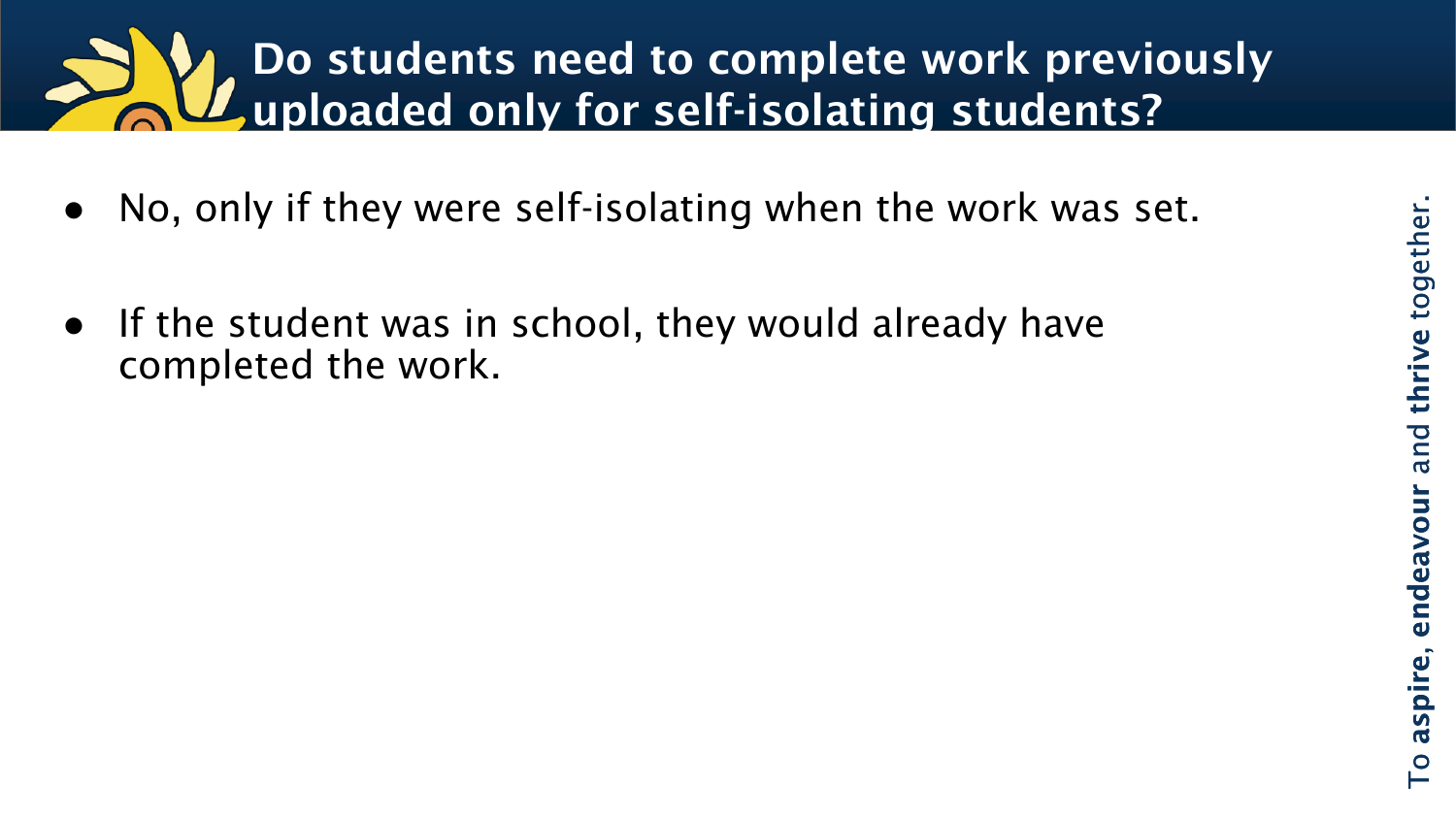## Can you provide guidance on using Google Classroom? Is there a parent login?

- There is no parent login (although you can ask your children for theirs)
- There are Google Classroom guides on our website:

[https://drive.google.com/file/d/1jOH3r6ttpu24dNCo0cVJdm-](https://drive.google.com/file/d/1jOH3r6ttpu24dNCo0cVJdm-9ZmR4sgFI/view)9ZmR4sgFI/view

[https://www.glossopdale.derbyshire.sch.uk/docs/Parents\\_Guide\\_t](https://www.glossopdale.derbyshire.sch.uk/docs/Parents_Guide_to_Google_Classroom.pdf) o\_Google\_Classroom.pdf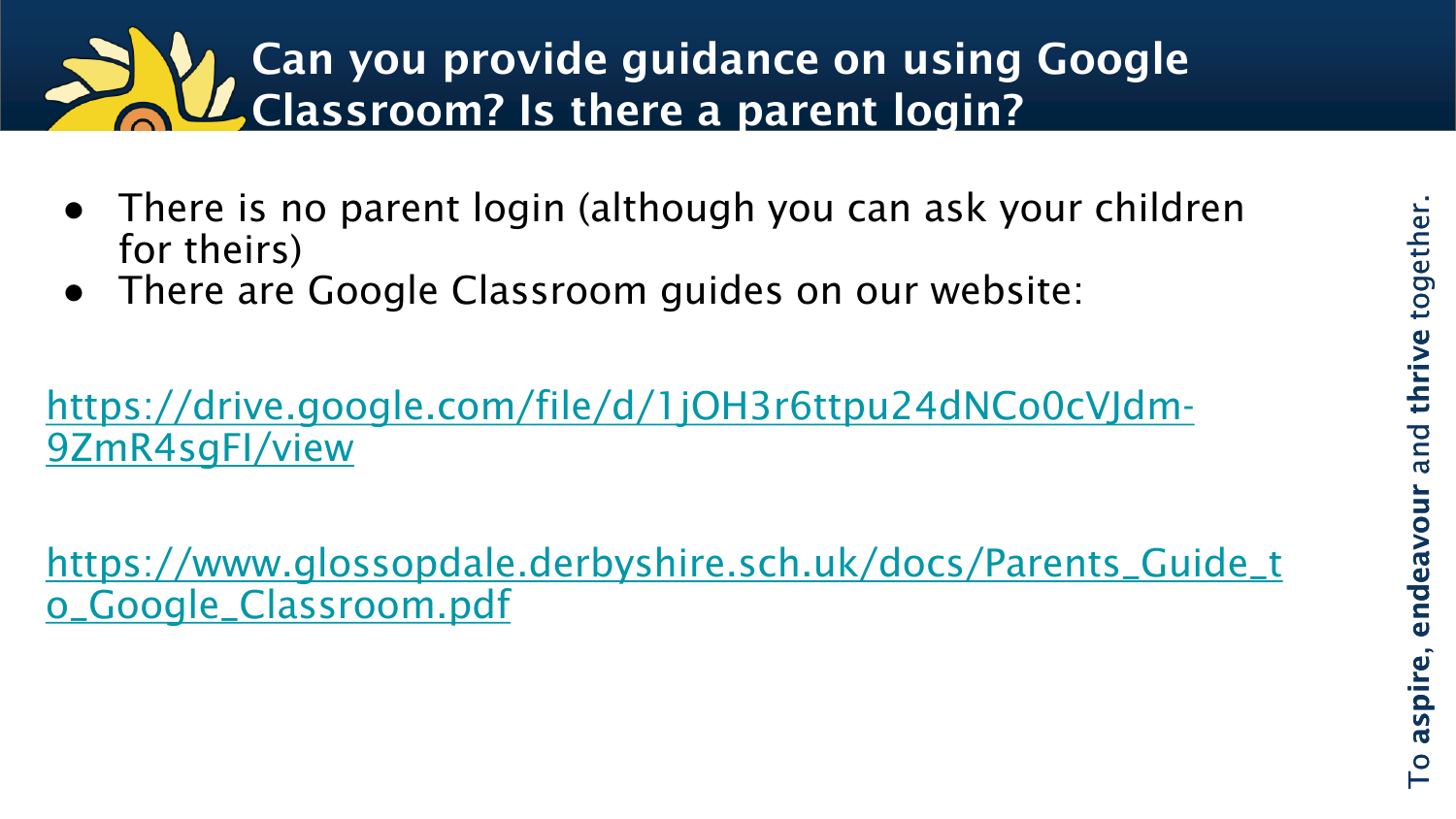## Can there be virtual 'drop-in' sessions for students to ask questions of staff?

- Yes, timetabled Q&A sessions will be for parents and students
- We will email details of these later in the week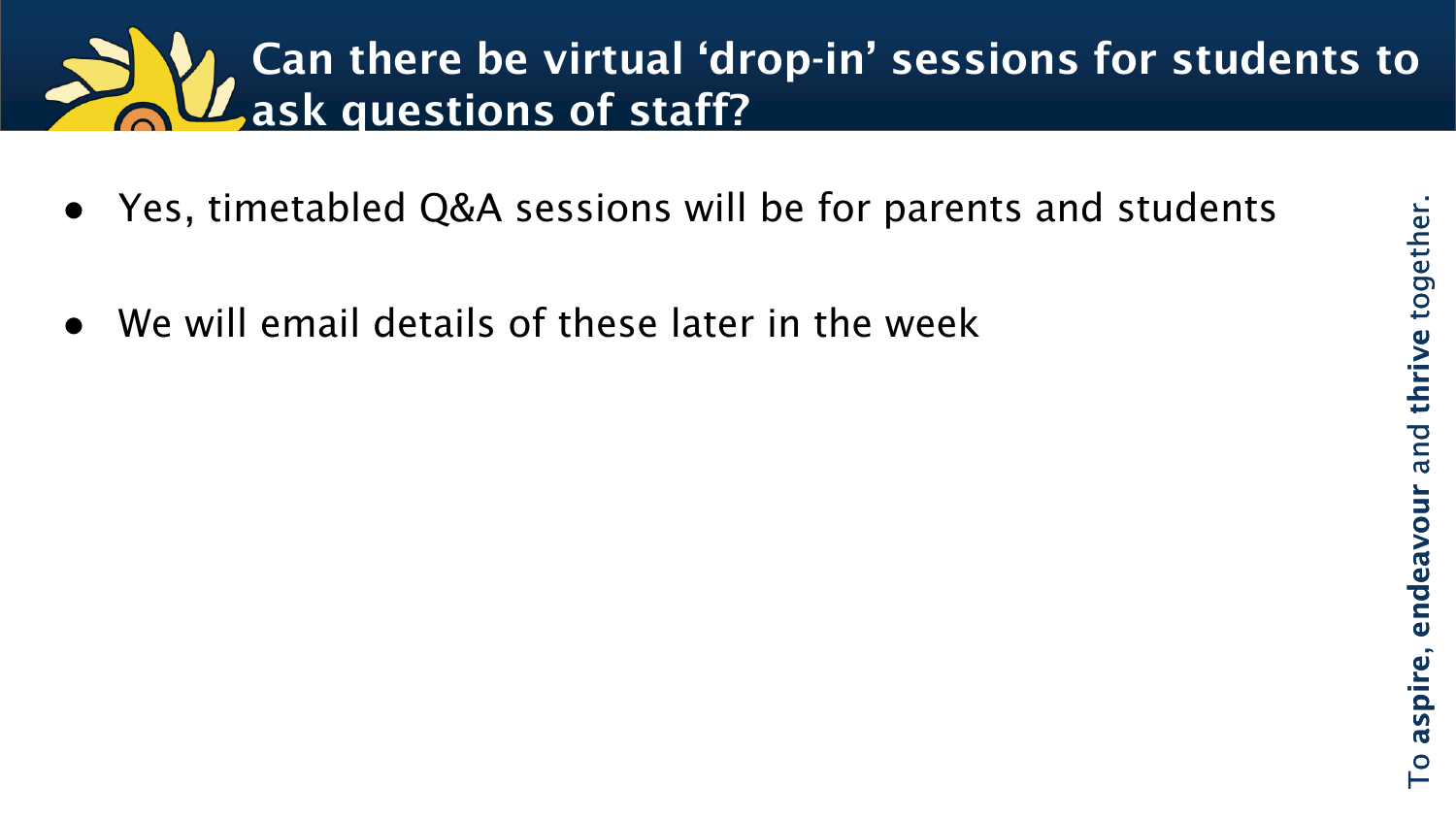## How do you propose to follow up with students who do not submit work as expected?

- Welfare and learning calls to pre-empt any obstacles
- Phone calls home once we have identified the students
- **Parental meetings where necessary**
- Where students are not self-isolating, recommend that they work in school (not possible in the current situation)
- Support with resources, stationery, IT
- Provide quidance in setting timetables/deadlines
- Provide scaffolded work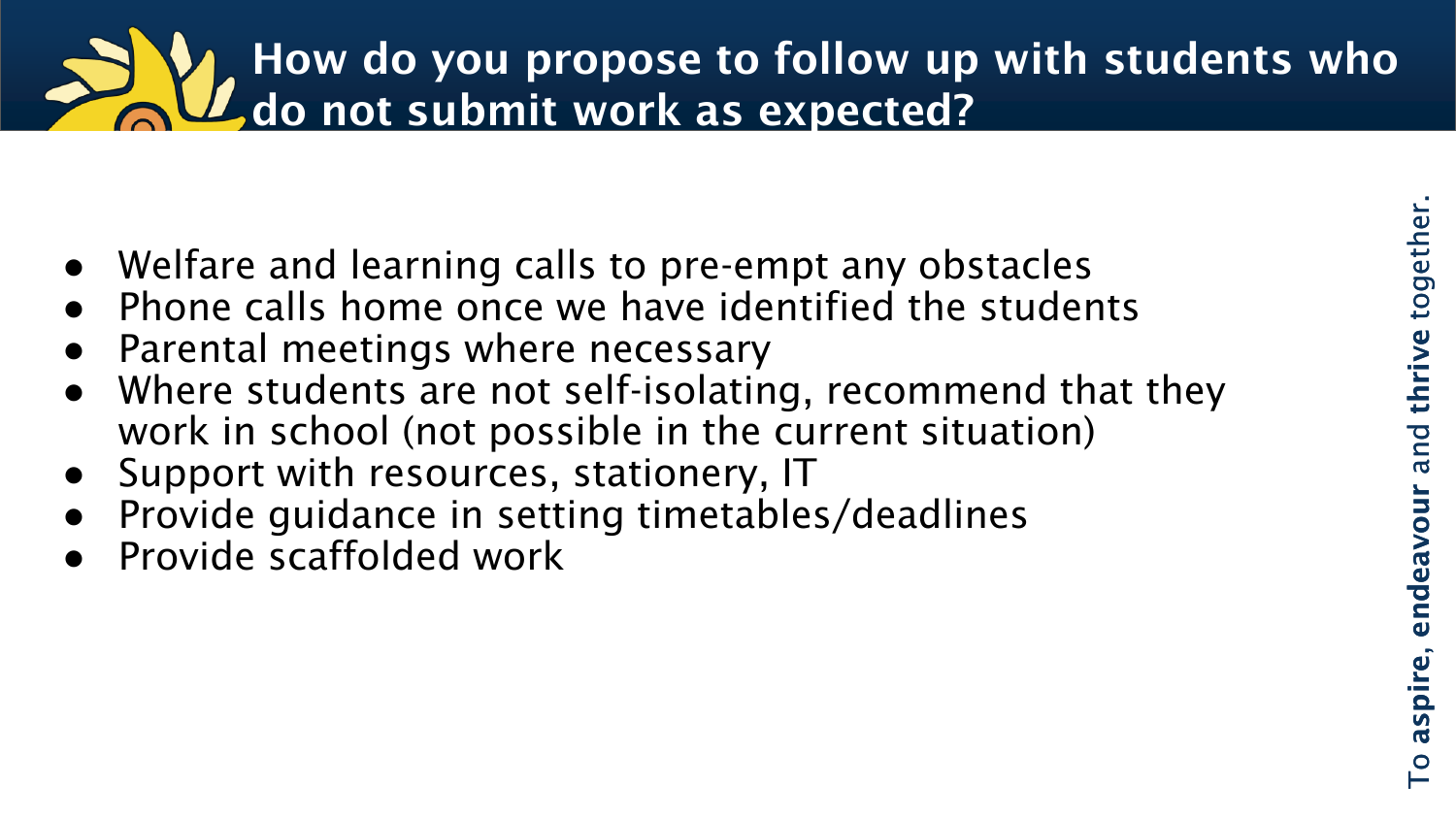## Is one piece of individually marked work in 2 weeks sufficient?

- This piece is marked in detail and will receive individual feedback
- This process mirrors our usual marking and feedback policy for when the students are in school
- Students will receive feedback from online quizzes and Whole Class Feedback in addition to this
- These forms of feedback are equally beneficial
- Teachers modelling and explaining common misconceptions and improvements supports students' understanding of how they need to improve